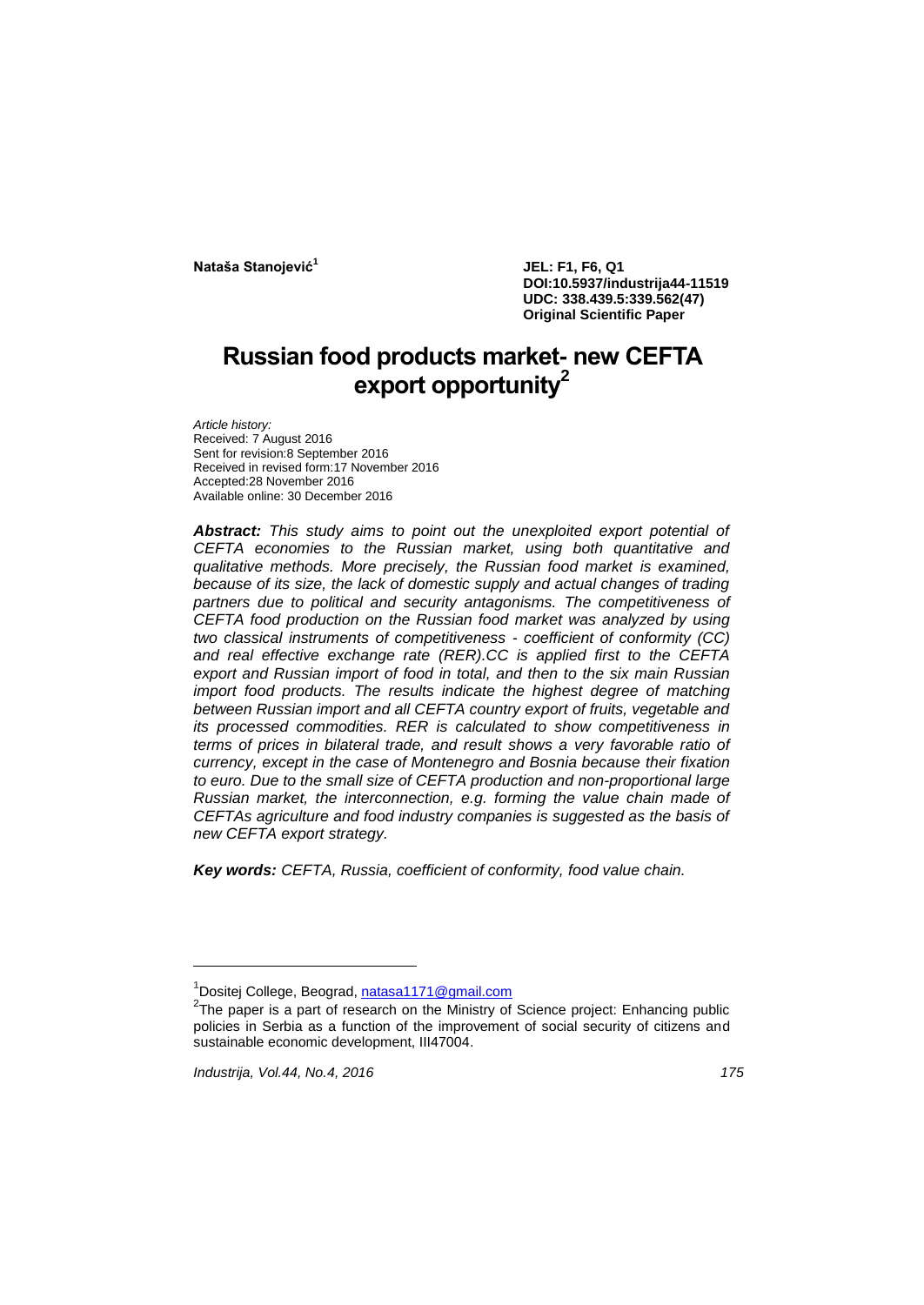## **Rusko tržište prehrambenih proizvoda - nova izvozna šansa za CEFTA privrede**

*Apstrakt: Istraživanje ima za cilj da, kvantitativnom i kvalitativnom analizom, ukaže na do sada neiskorišćene izvozne potencijale CEFTA privreda na rusko tržište. Preciznije, istražuje se rusko tržište hrane, zbog svoje veličine, nedostatka domaće ponude i nedavnih promena trgovinskih partnera zbog političkih i bezbednosnih antagonizama. Konkurentnost prehrambenih proizvoda CEFTA država na ruskom tržištu analizirana je primenom dva klasična instrument konkurentnosti - koeficijent podudarnosti i realni efektivni devizni kurs (RER). Prvim instrumentom se najpre utvrđuje podudarnost između CEFTA izvoza i ruskog uvoza hrane u celini, a zatim se primenjuje na šest najvažnijih ruskih uvoznih prehrambenih proizvoda. Rezultati ukazuju na maksimalni stepen usklađenosti između ruskog uvoza i izvoza svih CEFTA privreda u pogledu trgovine voćem, povrćem i njihovih prerađevina. RER je uključen u istraživanje sa ciljem da pokaže konkurentnost u pogledu cena bilateralne trgovine, a rezultat je veoma povoljan odnos valuta, osim u slučaju Crne Gore i Bosne, zbog njihove fiksiranosti za evro. Zbog malog obima proizvodnje u CEFTA i nesrazmerno velikog ruskog tržišta, kao osnova nove CEFTA izvozne strategije, predloženo je povezivanje, odnosno formiranje prehrambenog lanca snabdevanja koji bi činile poljoprivredni kompanije prehrambene industrije ovih država.*

*Ključne reči: CEFTA, Rusija, koeficijent podudarnosti, prehrambeni proizvodi, lanac snabdevanja.*

# **1. Introduction**

In the contemporary globalized world, the production of goods and services becomes "borderless", which is the term coined by Kenichi Ohme (1999). One of the results of globalization process was the formation of inextricable networks of economic activity - the global value chains. These cross-country value chains become a dominant trait of the global economy. Their major driving force is the expansion of the activity of transnational companies (TNC) and their business strategy is based on the foreign direct investment (FDI). Under the auspices of the TNC, the final consumer products usually contain components and other inputs from a variety of countries.

Today, the successful trade policy "needs to reflect this new reality and, in particular, the growing international interdependencies" (OECD, WTO, World Bank, 2014, 10). The new global economy makes the trade and investment policy more complicated than the conventional trade in goods, and demands more inventive and skillful policy makers. Being competitive "now requires not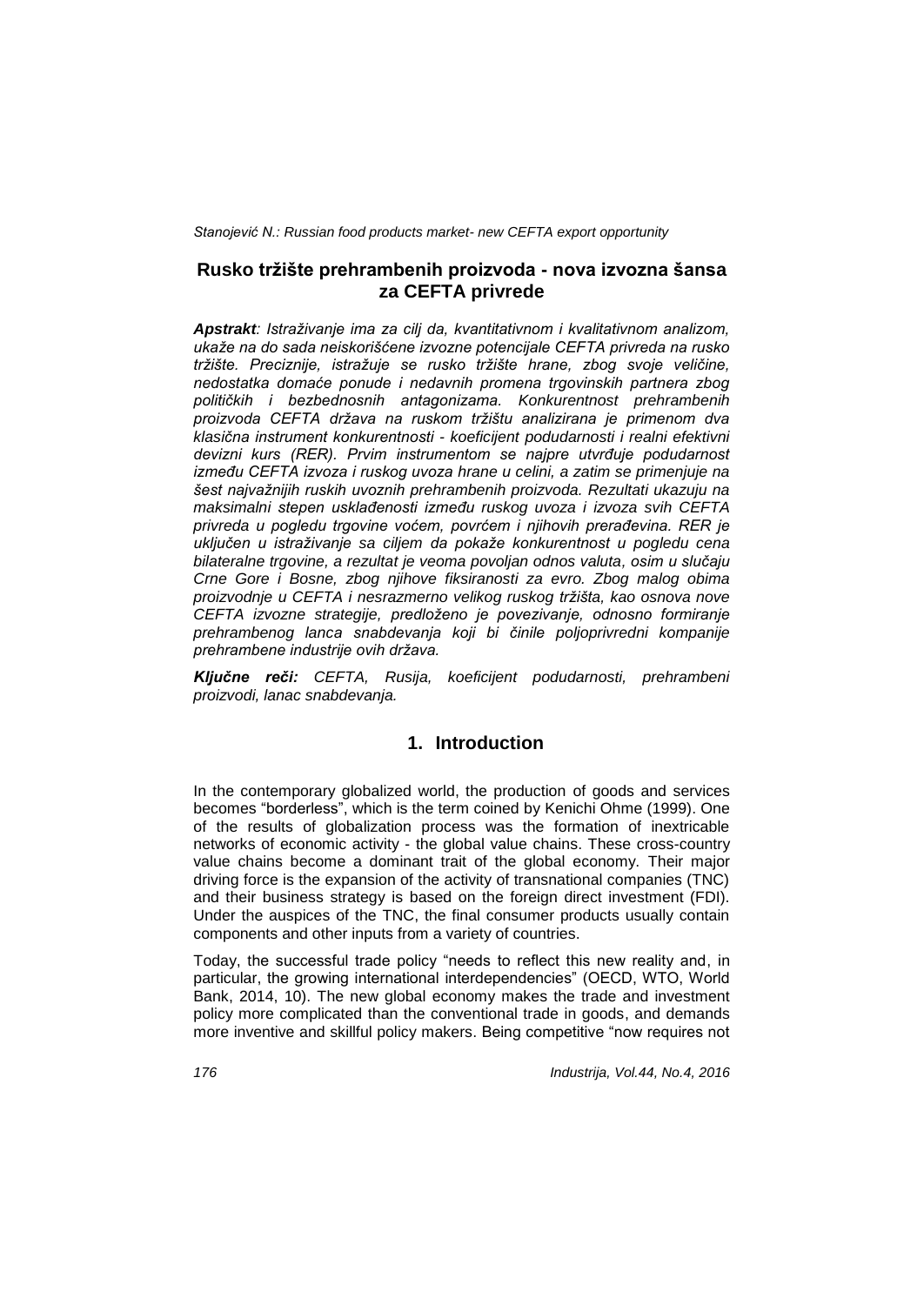just being able to produce at low cost but also being able to establish state-ofthe-art supply and logistics chains, including high-performing transport, customs, communications, and financial services" (Diop et all, 2010, p. 1).

But, at the same time, the complexity of new economic relations and connectivity between economies provide to them more opportunity. The countries that succeed to integrate into global production chains have a better chance to break into new markets and to develop higher-quality and more diverse production and export.

The Central European Free Trade Agreement (CEFTA) is the economic association of countries from not just Central, but also East, Southeast Europe or the Balkan countries. The specificity of this integration is that membership is termed until the moment of accession to the European Union. With the reception in the EU, CEFTA membership is automatically terminated.

From 2006 to 2016, fourteen member states have passed through the CEFTA. The contemporary members of the CEFTA are: Albania, Bosnia and Herzegovina, Macedonia, Moldova, Montenegro, Serbia and Kosovo.

These countries have a very weak production, and low export which is limited mainly to the EU market. The close connection to the EU market is expected and natural, considering the future membership of these countries. However, this fact does not preclude in any way these countries from exporting to other markets. Interdependence between higher and lower developed European countries is a very unequal. The results of some quantitative researches of one of the strongest link between these two group of countries, Serbia and Germany shows that "economic conditions in Serbia depend on those in Germany incomparably more than conditions in Germany depend on Serbia" (Nikolic, Zoroja, 2016, p. 55). Distribution and production levels among European countries are such that they do not leave enough opportunity for increasing export from less developed to more developed countries.

The structure or volume of export of CEFTA countries hasn't changed for years. Even in the low level industries, such as agriculture and food industry, EU members' economies have huge advantages over CEFTA economies: higher production, productivity, diversity and better quality.

That implies the need for:

- Geographic diversification of export of CEFTA countries, and
- Orientation to raising production and export of lower technology level goods.

The main hypothesis is that Russian food market is one of the very few opportunities for raising CEFTA countries export. There are several reasons for that assumption. First, this is an extraordinary big market of 144 million people. Second, Russia has never been self-sufficient in food supply, and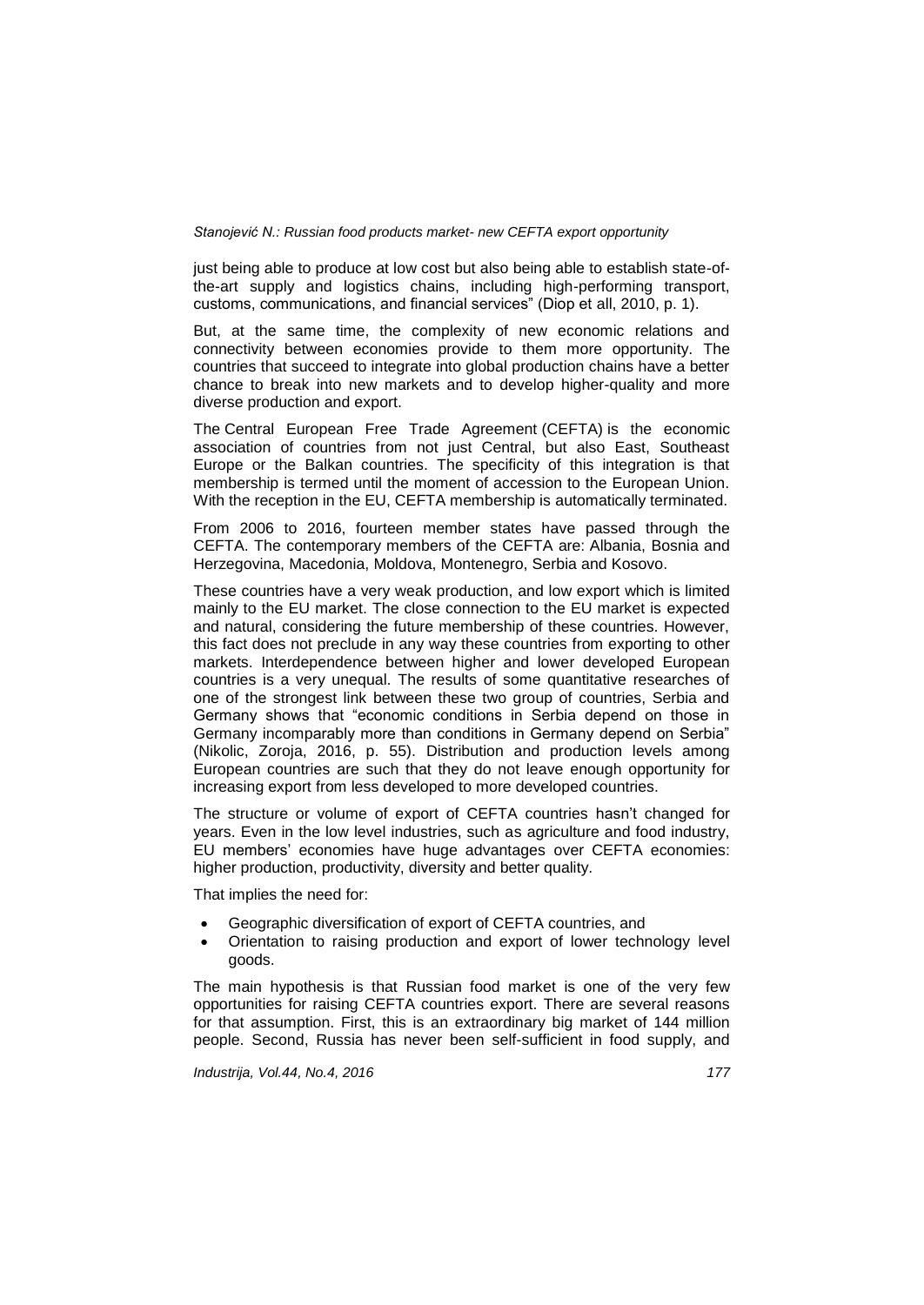generally it has the weaker agriculture and food industry than majority of big markets. Third, Russian trade relations have been rapidly changing for the last 3-4 years in the direction of decreasing food import from the USA and Latin American countries since 2012, and significantly lowering export from the EU countries after food import embargo in 2014. Fourth, food production is one of the few industries in which CEFTA countries have potential for growth.

The hypothesis of higher export potential of lower technology level goods is based on knowledge about the state of CEFTA countries production, and on the results of the OECD, CEFTA paper (2015, p. 11), obtained by applying the measure of revealed comparative advantage (RCA). According to these results, low processing products have the highest comparative advantages, medium-low products have relatively good opportunity, while the medium-high and ICT have very low comparative advantage.

# **2. Literature review**

In the report made by the OECD and CEFTA (2013) international supply chains in CEFTA are highly recommended. The main reason is that intermediates were an important driver of export growth in CEFTA economies. According to the calculation of comparative advantage, based on RCA, low and medium-low technology processing products have the highest comparative advantages, what is the premise of our assumption.

The coefficient of conformity is a well-known and widely used method. Yilmaz (2008) analyzed foreign trade specialization and international competitiveness of Greece, Portugal, Spain, Turkey and the EU 12. It was used also by the OECD (2008) in research of competitiveness of the Black Sea and Central Asia regions. Besides, this report found strong export competition in the Balkan region, with a high degree of production similarity. That result supports our suggestion for building a value chain in any common production activity of these countries, because competitive appearance on the world market can lead to further destruction of these weak economies.

Tosuni & Vokrri (2015) researched potential export markets for food processing, agriculture and other low and middle level commodities of Kosovo. As its potential partners the EU, other CEFTA countries, Turkey and USA are specified. The choice of the EU is opposite to our assumption that particularly the EU does not have additional capacities for CEFTA commodities. Exports to the EU have stagnated for years, and the EU economies are more competitive both in terms of price and quality. The second choice of inter CEFTA trade is comparable with our recommendation concerning the benefits of intra-industry trade, not only related to food, which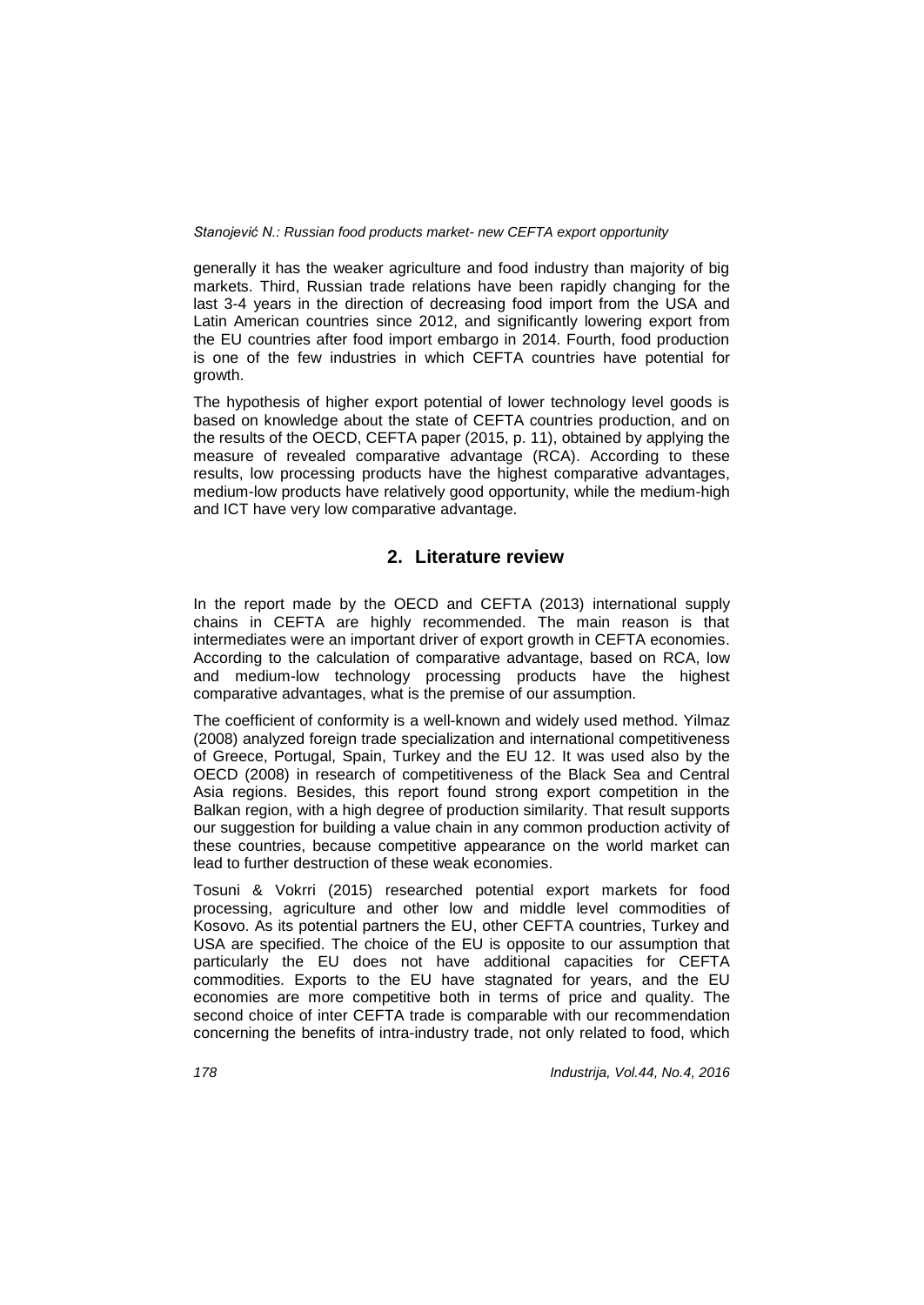is the subject of this research, but to other industries as well. More precisely, the following pages express an attitude that the establishment of regional value chains, led to positive effects of cauterization - specialization, higher productivity, lower prices, better quality - better export chances.

Tosuni & Vokrri also recommend the Turkish market. It is probably useful advice, but Turkey has a close links only with Kosovo among the CEFTA countries, based mostly on political proximity. Turkey is one of the first countries which recognized Kosovo as an independent state. These two countries have several bilateral agreements on cooperation, free trade etc., which enables to Kosovo a significant export. But "significant" in the proportion to production of Kosovo is actually very small value. For this disputed territory, the interconnection with other CEFTA countries is a good solution for increasing production and consequently the rise of export growth in general, as well as it is for Turkey.

Among five suggested export products, these authors put the Agriculture and Food-Processing on the first place.

The review of the great Russian potential for import of food is given in the Stanojević N. (2014b). Stanojević N., Jovancai A. (2015) also observed monolithic exports on the case of Serbia and examined the possibility of diversification of Serbian export to the countries of Caspian Basin.

Stanojević N., Kotlica S. (2015a) and Stanojević N., Kotlica S. (2015b) suggest that the specificity of the SEE transition economies (most CEFTA countries) is that foreign direct investments have not led to the desired results because they are not directed to export production sectors. The FDIs in these countries are directed to domestic, not foreign consumers. They underline, and this research stands at the similar line, the importance of internal resources (governments and companies) in strengthening any export industry.

According to the author's knowledge, no one has suggested Russia as an export market for the CEFTA economies, despite these high potential.

# **3. General characteristics of the CEFTA economies and exports**

The breakup of the Soviet bloc and former Yugoslavia (today most of the CEFTA member states) and the process of economic transition, led to restructuring of their economies, while the changes in economic relations led to the major changes in the structure, volume and directions of foreign trade (Stanojevic, Jovancai, 2015, p. 284). All traits of production and export – the volume, quality and diversity decreased rapidly in all CEFTA economies.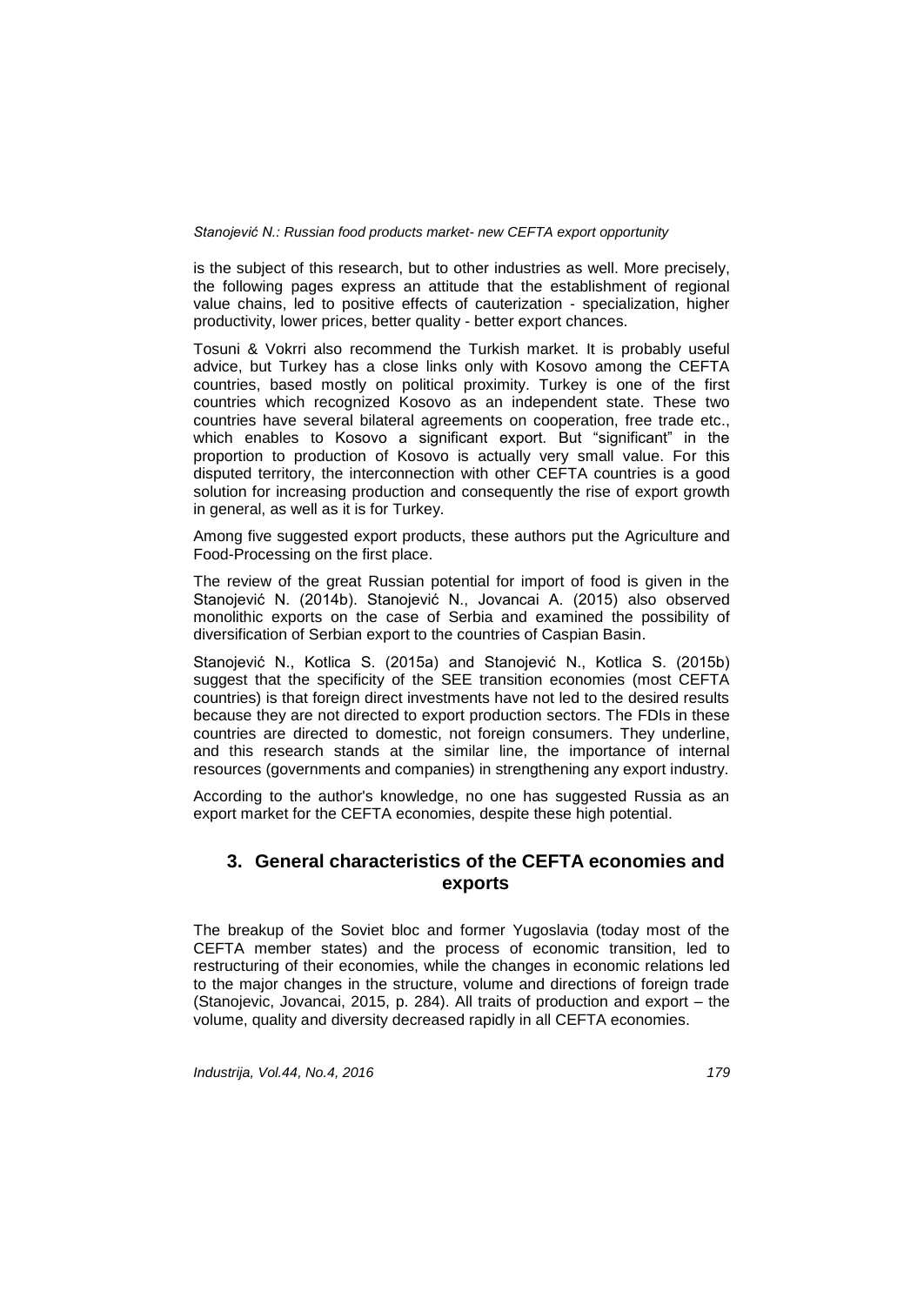According to World Bank Database, all CEFTA countries belong to the group of middle income states, defined as the economies with a GNI per capita from \$1,045 and \$12,736. At the beginning of the 21<sup>st</sup> century, the CEFTA countries were the least competitive economies in Europe, with drastically dropped volume of production and product range comparing with the previous group. The main characteristics are the enormous growth of foreign debt, high foreign trade deficit, which keeps increasing, and a small number of export partners (Stanojevic, Jovancai, 2015, p. 285).

A complete picture of the poor condition of the CEFTA economies is shown by Global Competitiveness Index – GCI, made by World Economic Forum, based on statistical data from internationally recognized agencies - the International Monetary Fund, the United Nations with its educational, scientific and cultural organization, and widely used for more than one decade. The GCI is cumulative index which combines 114 indicators, grouped into 12 pillars: macroeconomic environment, market size, institutions, infrastructure, health, education at all levels, labor market efficiency, financial market development, technological readiness, innovation, and others.

On the list of the countries by GCI for 2015-2016 (Schwab, Ed, 2016), the CEFTA countries take very low positions. Among 140 countries Bosnia Herzegovina takes the 111<sup>th</sup> place, Serbia the 94<sup>th</sup>, Albania the 93<sup>th</sup>, Moldova the 84<sup>th</sup>, Montenegro the 70<sup>th</sup>, and FRY Macedonia the 60<sup>th</sup>.

Additional to low economic performances, the specific mark of the CEFTA countries exports is a very limited number of exports partners.

CEFTA places more than a half of its export on the EU market (Table 1). More than a third of total CEFTA export is directed towards Italy and Germany, and more than 20% is inter-CEFTA trade.

| Country                   | GDP (PPP)<br>billion \$ | Export<br>billion \$ | Export to EU<br>billion \$ | Share of export to EU in<br>total export (%) |  |
|---------------------------|-------------------------|----------------------|----------------------------|----------------------------------------------|--|
| Serbia                    | 97.5                    | 14.8                 | 7.3                        | 50                                           |  |
| Moldova                   | 17.8                    | 2.3                  | 1.3                        | 57                                           |  |
| Bosnia and<br>Herzegovina | 40.5                    | 5.9                  | 3.3                        | 56                                           |  |
| Albania                   | 32.6                    | 2.4                  | 1.3                        | 54                                           |  |
| Macedonia                 | 29                      | 4.9                  | 3.1                        | 63                                           |  |
| Montenegro                | 10                      | 0.35                 | 0.1                        | 29                                           |  |
| Total                     | 209.6                   | 30.7                 | 17.3                       | 52<br>Average                                |  |

*Table 1. GDP and export of CEFTA countries*

*Sources: IMF, UN Comtrade, 2016*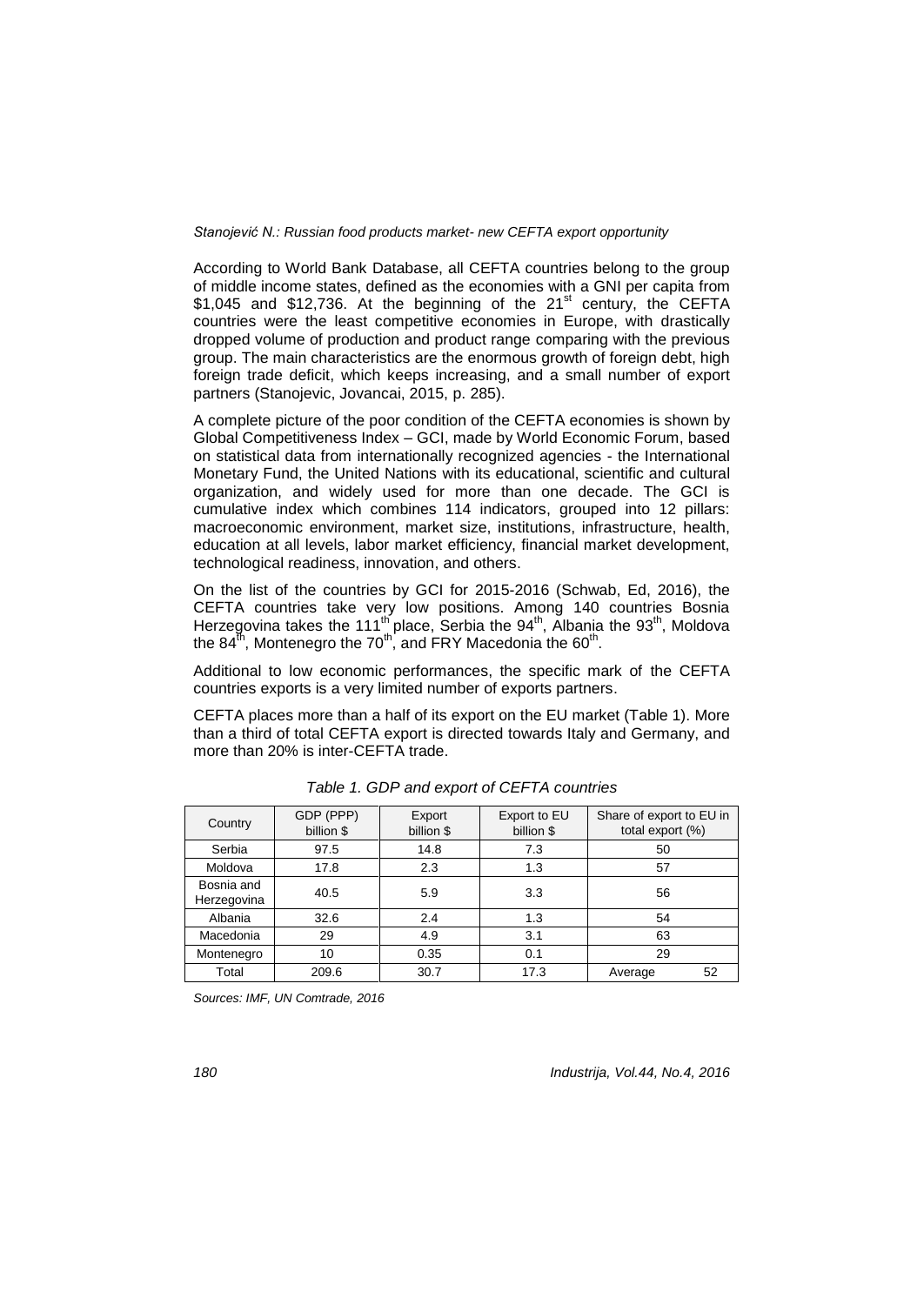Undiversified export is not bad by itself, especially when it is export to highly developed countries such as the EU. But, CEFTA export to the EU has one serious problem. It is extremely low! Actually, the overall export of these economies is low both by the number of products and by value. The total value of six countries export is only \$30 billion, and export to the EU is \$17 billion. So 50% of such low export does not mean that the EU countries import a lot of goods from the CEFTA countries.

One of the reasons of low export is the poor quality of products of these economies, as a result of decades of disinvestment and consequently the use of outdated technology.

According to *Global Information Technology Report 2015,* the CEFTA countries suffer from insufficient development of their ICT infrastructures, weak ICT uptake, and weaknesses in their innovation systems that hinder their potential to fully enjoy the benefits to be gained from ICT (Dutta, Geiger, Lanvin, eds. 2015, 20). According to GITR, made by analyzing 10 different indicators, Albania occupies the  $92<sup>th</sup>$  place, Serbia the  $77<sup>th</sup>$ , Bosnia and Herzegovina the 68<sup>th</sup> (data for 2014, not available for 2015), Moldova the 68<sup>th</sup>, Montenegro the  $56<sup>th</sup>$  and FRY Macedonia the  $47<sup>th</sup>$ . So it is obvious that production which includes higher technologies cannot be the driver of new economic growth or exports.

There is no indication that these countries can reach such a technology level at which the EU countries would increase imports from them (either they join the EU or not). EU import is as big as it is. The statistics of CEFTA export to the EU does not show any significant changes since 2011-2015 (UN Comtrade Database).

# **4. The condition and trends of agriculture and food industry in Russia**

### **4.1. Russian food production**

After the collapse of the Soviet Union, Russian agricultural production suffered severe consequences of transition.

The large collective and state farms, kolkhozes and sovkhozes–the foundation of the Soviet agriculture - lost their state the guarantees for prices of agricultural products, free marketing and supply channels. The most dramatic consequences of transition were suffered by livestock, due to the high price of animal feed, the lack of state support, reduced investments, poor economic situation, and large adjustments during the transitional period. The price of cattle dramatically declined, while input prices increased. Due to the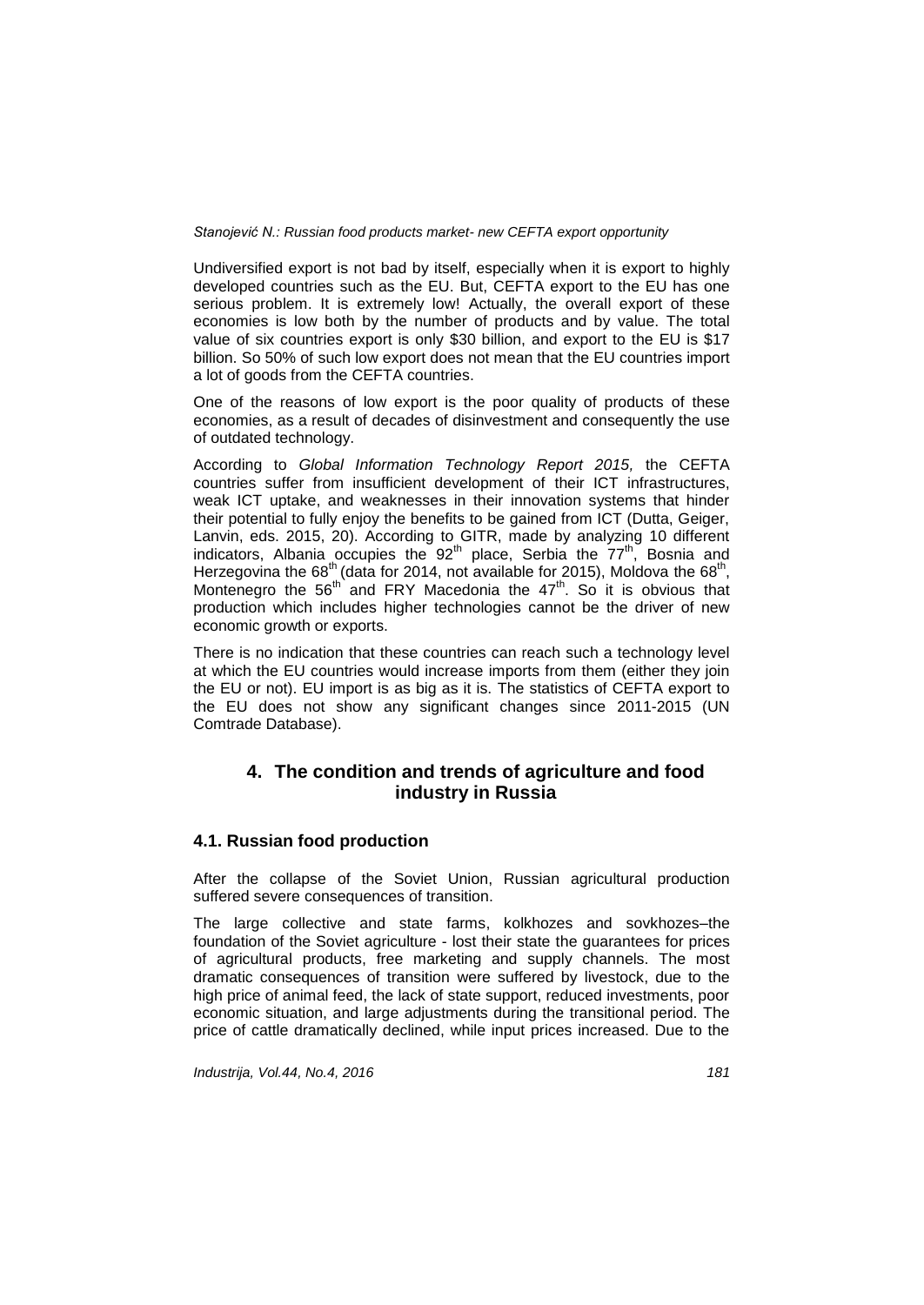crisis, the demand lowered and that further worsened livestock production. In the crop production, most of the farms could no longer afford to purchase new machinery or provide other capital investments, while the shortages of fertilizers, seeds and other inputs were frequent (Stanojevic, 2014a, p. 114).

During the 1990s agriculture was sinking deeper and deeper. According to FAOSTAT data (Food and Agriculture Organization of the UN Statistics), during the 1990s Russia had a negative growth of agricultural and food production of -0.45% and -0.42%. The big drought in 1998-1999 and the economic crisis in 1998 led to the situation in which Russia was forced to accept humanitarian aid.

A slow recovery of agriculture began after 1998, but it does not apply to all segments of agriculture. After 2000 the depreciation of the ruble took place, grain production increased, the government increased the budget to support livestock and introduced tariff protection.

In the process of Russian rapprochement to the WTO rules, especially after the great financial crisis of 1998, the Russian government had to allocate a part of the revenue for economic reforms. In these processes, the agriculture sector had the greatest benefits. In the period 2001-2006, the entire agriculture achieved a slight increase of 1.42% annually on average (FAO, 2012). In 2005 total agricultural production reached only 75% of the level in 1990, but this represented a significant increase compared to 30% in 1998. From 2006 agricultural production started increasing constantly. From 2006 until 2011 the growth was 2.68% for agricultural production and 2.64 % (FAOSTAT) for food production.

Today, Russia's agriculture has a global significance again. In some industries production it has a significant share in the world production, while Russian trade in agricultural products, especially imports, is of great importance for many economies around the world.

The main crops in Russia are wheat, sugar beet, sunflower, potato and flax. In the production of cereals and legumes Russia is ranked fifth in the world (2012). The annual wheat production in Russia is about 40 million tons and occupies an important place in the world production (6-8 %) and exports (about 10 %). The annual production of barley is around 16 million tons, which is about 12 % of world production and about 14% of world exports (FAO, 2012). In the production of sunflower Russia is also one of the leading countries of the world.

Until recently Russia used to produce very little poultry and frozen chicken. It was one of the major import items of Russia. Since 2012 the animal production has recorded a significant growth. The biggest rise has been recorded in the poultry and pigs, while in contrast to that, the production of cattle dairy products decreased (Stanojevic, 2014a, 119).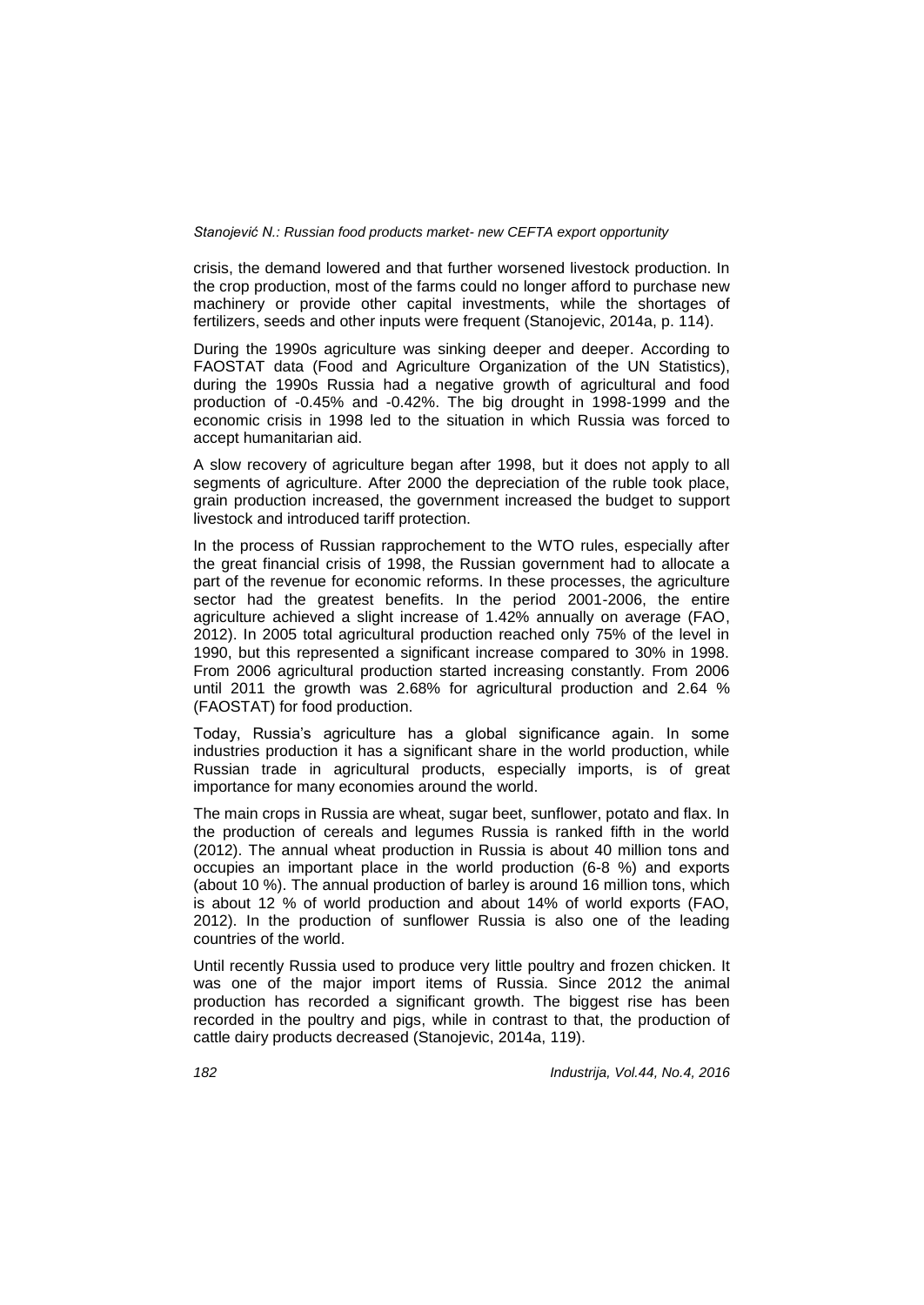But, the growth of Russian agriculture was not reflected significantly to food industry. Food industry in Russia could not meet the domestic demand, mostly because of chronic lack of investment during the entire Soviet period. That situation couldn`t have been improved during the transitional turbulence of the 1990s, so that Russia remained one of the largest food importers in the world (Stanojevic, 2014a, p. 142).

The completion of the privatization process in food industry and graduate adaptation of these companies to doing business in market economy, contributed to a slight growth of food production. It increased since 1995, but in 2014 it reached only the level it had in 1991 (Table 2).

*Table 2.Index of food industry production in Russia*

| Production index (1991=100)                                                            |  |  |  |  | 1992  1995  2000  2005  2007  2011  2012  2013   2014 |
|----------------------------------------------------------------------------------------|--|--|--|--|-------------------------------------------------------|
| Food products, beverages, and tobacco $ 80,0 50,2 54,6 75,2 86,6 93,4 98,8 99,4 101,9$ |  |  |  |  |                                                       |
|                                                                                        |  |  |  |  |                                                       |

*Source: Rosstat, [www.gks.ru](http://www.gks.ru/)*

This production growth is not enough for Russia to be self-sufficient in terms of food, and that leaves enough free space for export from economies such as the CEFTA members.

### **4.2. International trade of food products in Russia**

The overall Russian food import was calculated by summarizing the import of commodity with codes 01-23 by Harmonized standard (HS) from UN Comtrade database. The list of codes is given in Annex 1. The fall of food import is impressive, from \$38 billion to \$ 25 billion for only four years (Table 3).

| Period | <b>Trade Value</b> |
|--------|--------------------|
| 2011   | 37,909.65          |
| 2012   | 39,274.36          |
| 2013   | 41,834.32          |
| 2014   | 38,690.96          |
| 2015   | 25,338.43          |

*Table 3.Russian import of food products in million \$*

*Source: Author according to UN Comtrade Database*

The import of meat is halved from 6 to 3 billion \$, the import of fruit decreased from 6 to 4 billion \$, the import of beverages and spirits fell from 2.7 to 1.7 billion \$, vegetable from 3 to 1.9 billion \$, while only milk and dairy products have the similar value (UN Comtrade Database).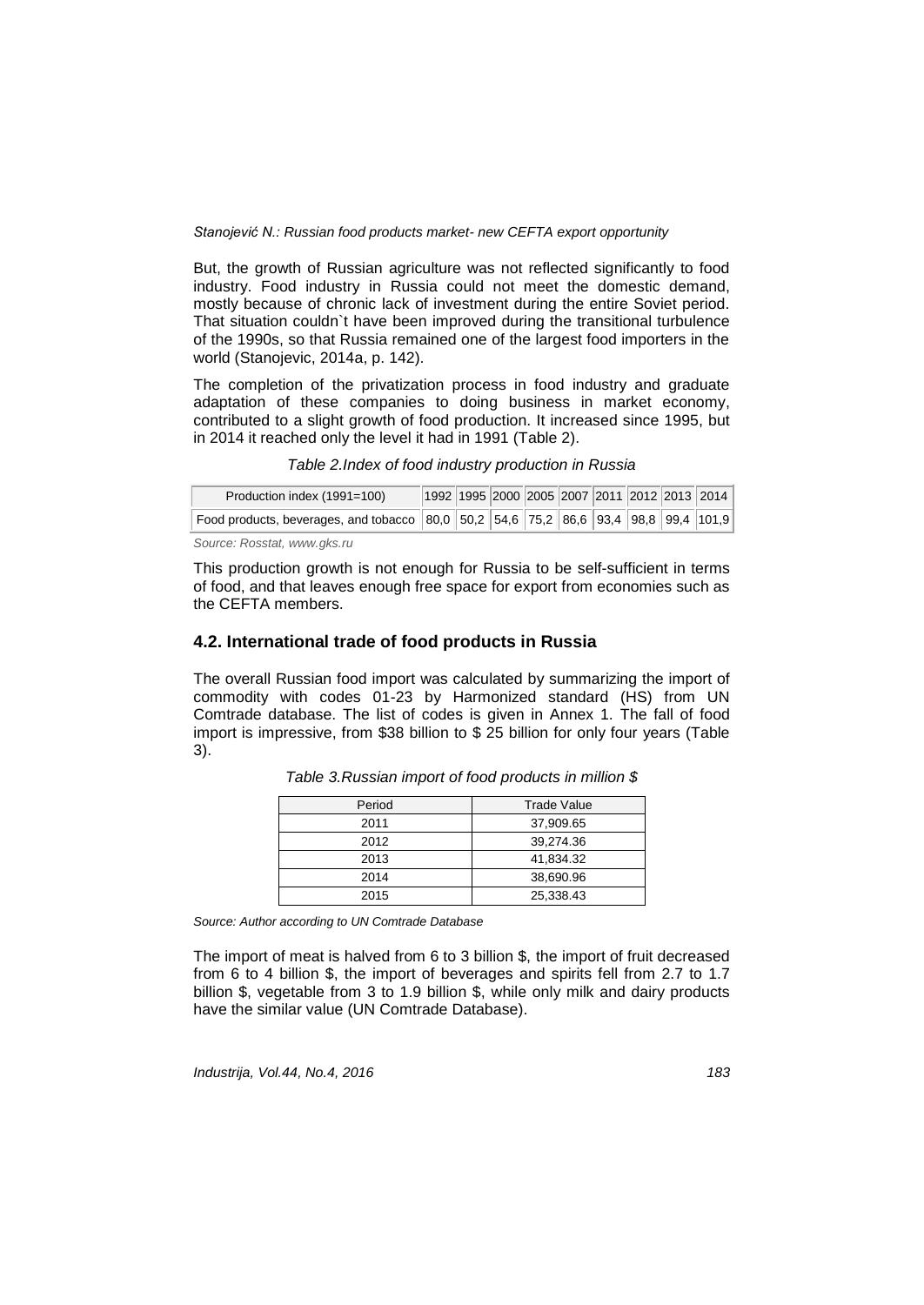Generally, there are three evident reasons for decreasing Russian food import:

- Growth of domestic production, which meets a bigger share of domestic food demand;
- Fall of overall demand in Russia because of the weakening of Russian economy during the 2014-2016 (fall of oil prices, and consequently decrease of income and value of ruble);
- Current political and security challenges (the crisis in Ukraine and the EU sanctions, worsening relations with the USA because Russia's involvement in Syria, etc.), which led to confrontation with many of most important food importers (Ukraine, USA, EU).

None of these processes is an obstacle for intensifying CEFTA food export to Russia.

Besides, a new growth of Russia food market driven by the noticeable growth of oil prices and the ruble since the March 2016 should also be taken into consideration. After the dramatic fall at the beginning of the 2016, ruble start slow but continuous growth based of the similar growth of oil prices.

The point is that the oil economy always has an upward pressure on the domestic currency - the currency is often overestimated, so this can also be expected to happen to the ruble. If this trend is sustained, the import in Russia will again become cheaper than domestic production, which will lead to the increase of food imports. Given the improvement of domestic production, the future imports will not be as high as in the past, but for the small CEFTA economies it will be a great opportunity to place their food products.

Trade relations with the EU will be renewed once the sanctions are lifted, but food is not among the high priorities of the EU exports. If CEFTA food production found its place on the Russian market, that position would not be lost after the suspension of the EU sanctions.

### **4.3. Current change of Russian food import partners**

The first changes in Russian import partners can be noticed in 2012 and it was a consequence of Russian WTO accession. Contrary to the expected, the food import was not increased, but slowed down. It was a result of many precautionary measures, and numerous techniques to avoid WTO rules, with the aim to protect agriculture as the most sensitive sector of Russian economy from the strong world competition. The decrease in imports was the result of "the cancellation of the preferential arrangements of the Customs Union with developing countries, particularly Brazil, from which RF had huge imports, and on the other hand, of great restrictions imposed by RF on the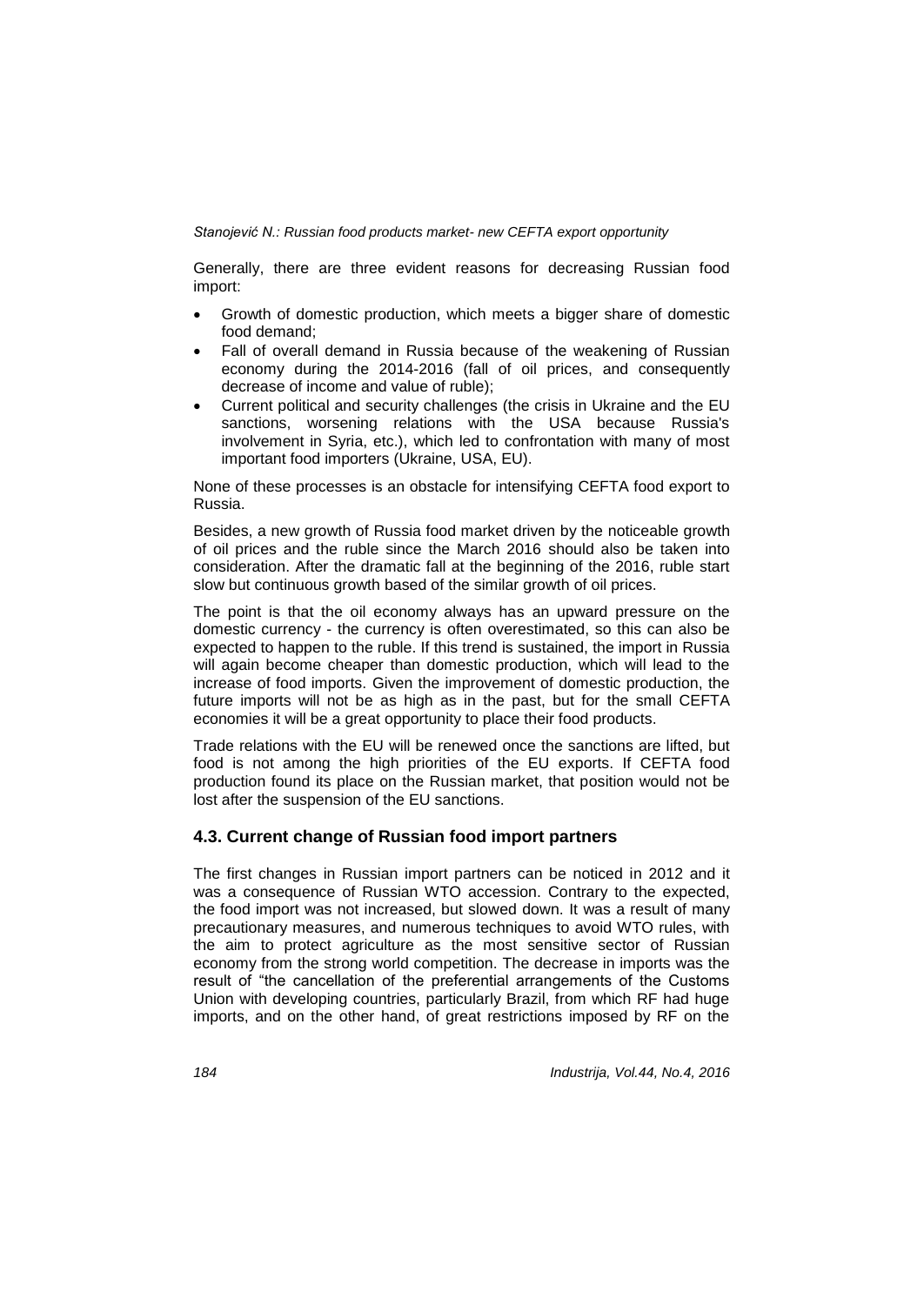countries of North and Latin America and the European Union on the pretext of sanitary protection" (Stanojevic, 2014b, p. 103).

After the crisis in Crimea, there were no negative effects to the food export, according to Russian Statistics Service (ROSSTAT). The share of food products exports in the entire exports amounted to 2.7 in the first half of 2014 in comparison with 2.0% in the first half of 2013 (Stanojevic, 2014b, p. 104).

As a response to the Western economic sanctions, Russia banned imports of the U.S. and European foods of a wide range in August 2014. The banned products were fruits, vegetables, cheese, milk and other dairy products, pork, poultry, beef, and fish, from the European Union, United States, Canada, Norway and Australia (Stanojevic, 2014b, p. 104).

All of these challenges led to the significant decrease of Russian food import from the most important trade partners: Ukraine, the USA, Germany, France, Italy, Hungary, Bulgaria, and Brazil (Table 4).

|                                                                                                                                          |         |            |         |        |        |         |                 | נט ווטווווווווווווווווו |
|------------------------------------------------------------------------------------------------------------------------------------------|---------|------------|---------|--------|--------|---------|-----------------|-------------------------|
|                                                                                                                                          | Ukraine | <b>USA</b> | Germany | France | Italy  | Hungary | <b>Bulgaria</b> | <b>Brazil</b>           |
| 2011                                                                                                                                     | 2115.5  | 1577.8     | 2331.1  | 1463.3 | 1244.7 | 286.5   | 58.2            | 3651.2                  |
| 2012                                                                                                                                     | 2098.0  | 2006       | 2152.4  | 1515.7 | 1254.6 | 306.9   | 58.4            | 2420.8                  |
| 2013                                                                                                                                     | 2009.3  | 1581.3     | 1979.5  | 1571.6 | 1402.1 | 368.4   | 54              | 2597.2                  |
| 2014                                                                                                                                     | 998.7   | 1288.1     | 1472.5  | 1279.4 | 1258.1 | 307.1   | 53.7            | 3321.5                  |
| 2015                                                                                                                                     | 340.9   | 546.6      | 912     | 660.7  | 676.7  | 176.3   | 36.5            | 2301.6                  |
| Imported food products includes the all commodities with 1-23 code of Harmonized standard (HS)<br>according to the UN Comtrade database. |         |            |         |        |        |         |                 |                         |

*Table 4. Decreasing of Russian food imports from main import partners*  $(million$  $()$ 

*Source: UN Comtrade database*

Ukraine exports cocoa and cocoa products, dairy produce; birds' eggs; natural honey, beverages, spirits and vinegar worth 1 billion \$ each per year. The export falls from 2115.5 in 2011 to 340.9 million \$ in 2015, what is 6.2 times lower value (Table 4). This is the largest decrease in exports among Russian import partners. This is not a surprise given the secession of Crimea, political, and then the armed conflicts between the two countries.

The USA exports meat for 2.3 billion \$, oil seeds and oleaginous fruits; miscellaneous grains, seeds and fruit in the amount of 1 billion \$. The export fell from 1578 to 547 million \$, what is almost three times less (Table 4).

Germany exports to Russia meat, miscellaneous edible products, and dairy produce worth 1-2 billion \$ each, and products of cereals, flour, starch or milk; pastry cooks' products, worth around 700 million \$ per year. In the period 2011-2015, as it is shown in table 4, German export fell by 2.6 times, from 2331 to 912 million \$. This is the largest decrease in exports among Russian import partners in the European Union.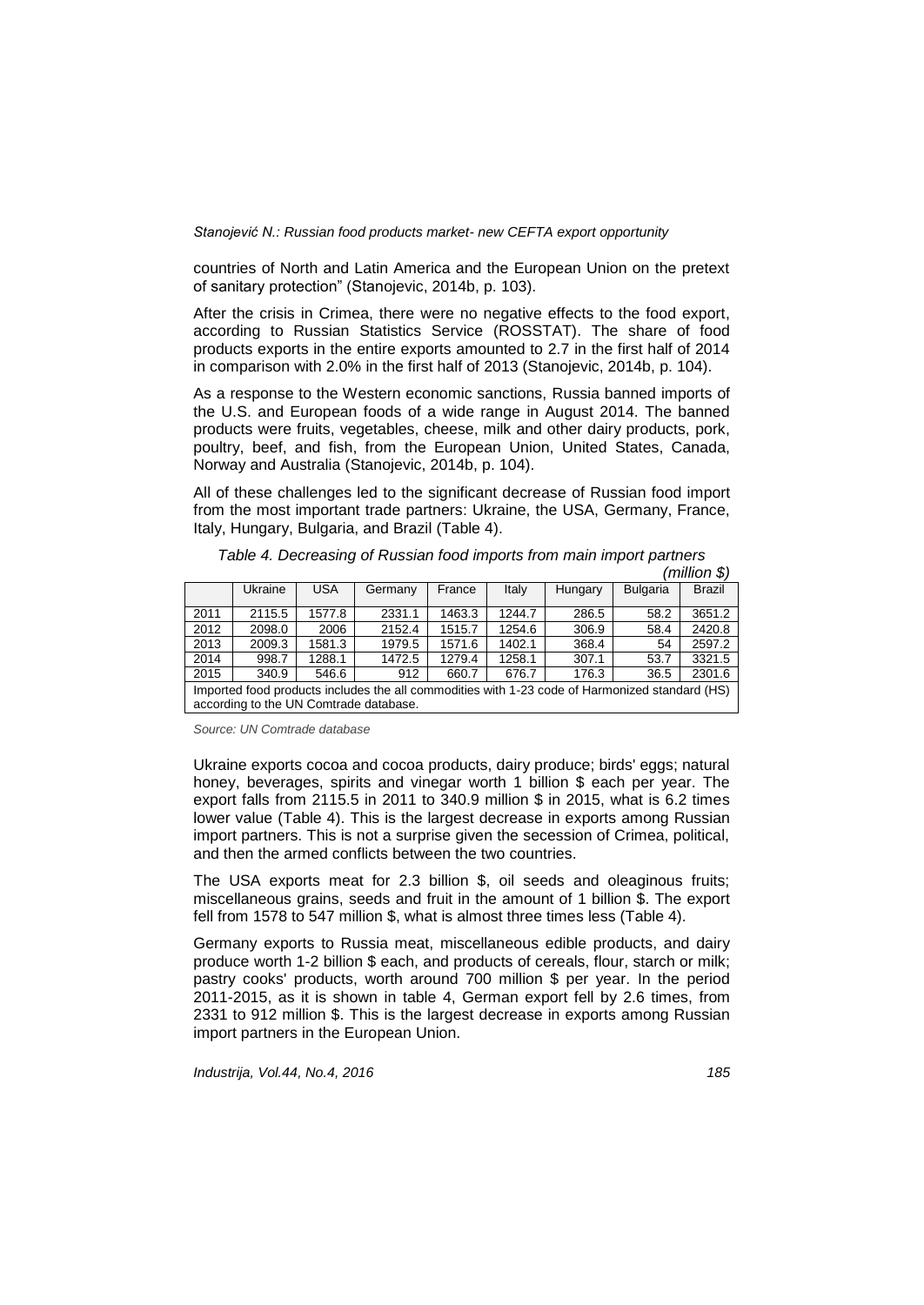France exports beverages, spirits and vinegar of more than 2.5 billion \$ value, and also meat and dairy products (around 500 million \$). Its export to Russia decreased 2.2 times for four years, from 1463 to 660 million \$ (Table 4).

Italy exports to Russia beverages, spirits and vinegar worth more than 2 billion \$. Also, of the highest importance are fruits and nuts, peel of citrus fruits or melons and products of cereals, flour, starch or milk; pastry cooks' products, with the value of 500 million \$ each. Like in the case of other countries Italian export to Russia fell almost double, from 1244 to 676 million \$ (Table 4).

Hungary exports products of vegetables, fruit, and nuts, residues from the food industries, meat, and cereals. The value of export of every group is around 200 million \$ per year. The export of meat products has a value more than 100 million \$. The export fell from 286 in 2011 to 176 million \$ in 2015, which is not as extreme as in other countries, but still, this is a drop of 60% (Table 4).

In Bulgarian exports to Russia beverages, spirits and vinegar make almost a half of the overall food export to Russia. The products of vegetables, fruit, nuts also occupy a significant place.

Brazil is a traditional exporter of meat, not only in Russia but all around the world. At the same time, meat is the most important import product of Russia from Brazil. Besides, Russia previously also used to import sugar, coffee, tea, variety of edible products of higher level of processing from this country. The import of food from Brazil rapidly decreased in proportion to the growth of Russian agriculture production. During 2011-2015 period, food import reduced from 3.65 to 2.3 billion \$ (Table 4). On the other hand, the imports of meat from Brazil are still the main import products and the import has almost the same value as before. Russia restricted import of sugar and sugar products from 1.5 billion \$ to 144 million \$ (UN Comtrade Database). That group is statistically responsible for the decrease of overall import from Brazil.

The other significant import partners, Kazakhstan, with the export of 200 million \$ and China with 1.5 billion \$, have mostly unchanged positions. The only trade partner with growing food export to Russia is (quite expected) Belarus with the growth of export from \$1.8 billion in 2011 to \$2.9 billion in 2015 (UN Comtrade Database).

The total Russian food import from these most important partners decreased from 12.7 to 5.6 billion \$. This is a decrease of more than \$7 billion, and a part of that gap represents an export opportunity for CEFTA food production. The most important import products in that \$7 billion should be considered and included in the export strategy of the CEFTA member states. Increasing quality and quantity of those food product areas is a great chance for the CEFTA economies to take the place of the former main trading partners,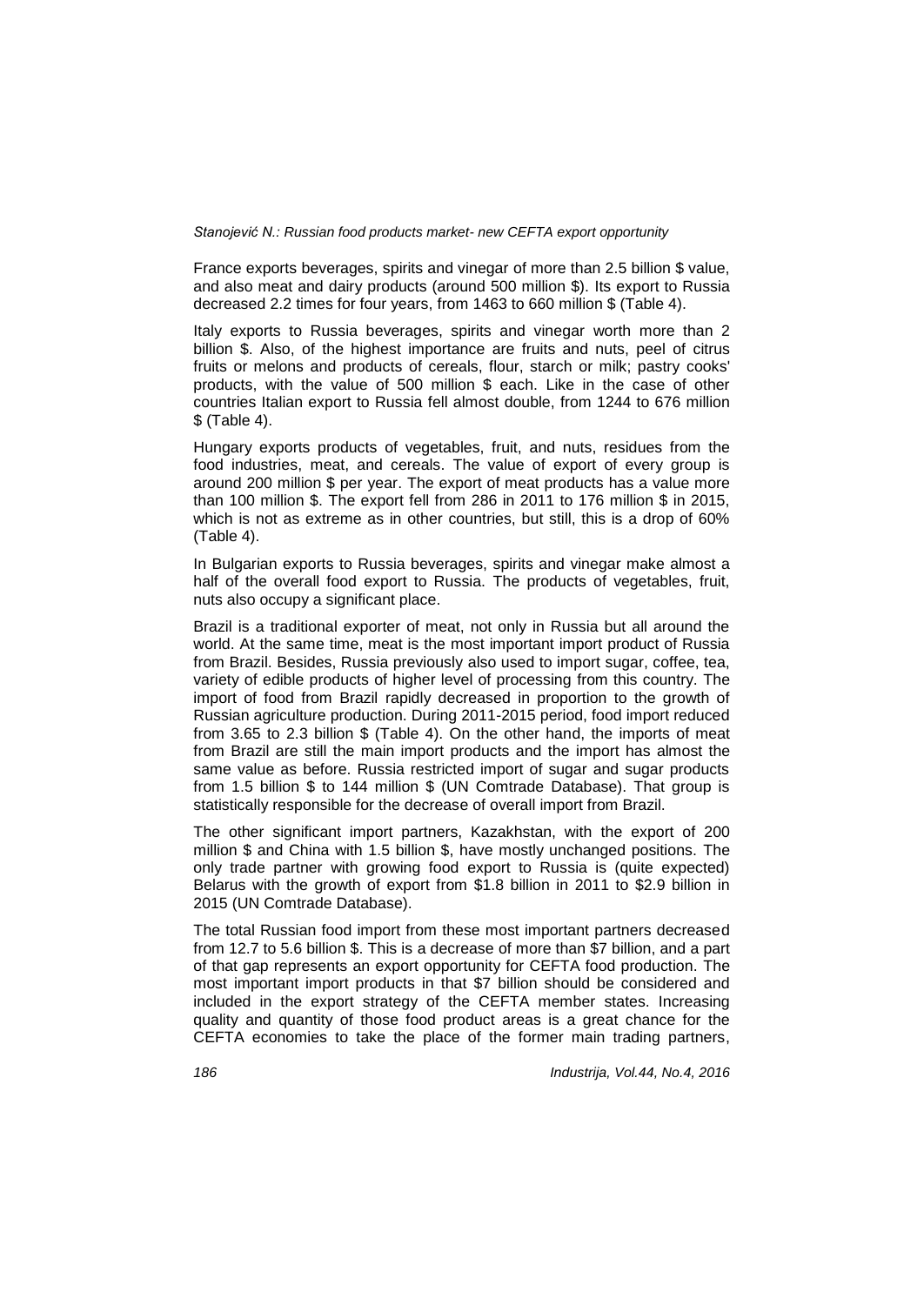given their non-memberships in the EU and an absence of political confrontation with Russia.

During the same period (2011-2015), Russian food import from the CEFTA countries, except Moldova, kept continuously growing. Albanian food exports to Russia increased from 0.8 to 4.3 million \$ (Table 5). The biggest growth until 2014 was led by export of fruits and vegetables. The insight into UN Comtrade database shows that Albanian export of fruits and nuts rose from \$0.2 to \$4.6 million, and the export of vegetables from 0.2 to 1.2 million \$, during 2011-2014. As it is shown in table 5, in 2014 export reached more than \$10 million. But, then came a sharp drop in 2015 as a result of Russian ban on import of fruits and vegetables from Albania because of many cases of reexport from the European Union.

| Table 5. Increasing Russian food imports from the CEFTA countries (million |  |
|----------------------------------------------------------------------------|--|
|                                                                            |  |

|      | Albania | Bosnia | Macedonia | Moldova | Montenegro | Serbia |
|------|---------|--------|-----------|---------|------------|--------|
| 2011 | 0.83    | 4.36   | 28.201    | 231.86  | 3.72       | 196.39 |
| 2012 | 0.99    | 1.81   | 17.021    | 228.45  | 5.28       | 187.58 |
| 2013 | 1.72    | 1.44   | 16.394    | 223.62  | 4.12       | 209.47 |
| 2014 | 10.48   | 6.68   | 34.267    | 134.62  | 4.33       | 361.04 |
| 2015 | 4.29    | 23.08  | 64.224    | 92.63   | 1.87       | 317.59 |

*Source: UN Comtrade database*

In Bosnia and Herzegovina among other food commodities, the biggest export growth occurred in fruits, whose value rose from \$4 to \$20 million, vegetables from \$0.15 to \$2 million in period 2011-2015. The total export of food rose from \$4.4 to \$23 million (Table 5).

Export of food from Macedonia to Russia has a similar structure. The export of fruits increased from \$13 to \$40 million, of vegetables from \$10 to \$20 million. Those two product groups make almost all of this bilateral flow, which was \$64 million in 2015 (Table 5).

Montenegrin food export to Russia grew parallel with the decline of importance of previous Russian partners, and then came to a sudden fall in 2015. In response to Montenegro's support for the EU sanctions against Russia, Moscow extended a food import ban to include Montenegro in August 2015. Food export dropped from 3.7 in 2014 to 1.9 in 2015 (Table 5), although the ban was imposed in the second half of the year. Further decrease of export is expected.

Serbia has the strongest economy among the CEFTA members and consequently the biggest export. Its food export to Russia makes 63% of the total CEFTA export to this market. Serbian export of food rose from \$196 in 2011 to \$318 million in 2015 (Table 5). The highest contribution to such a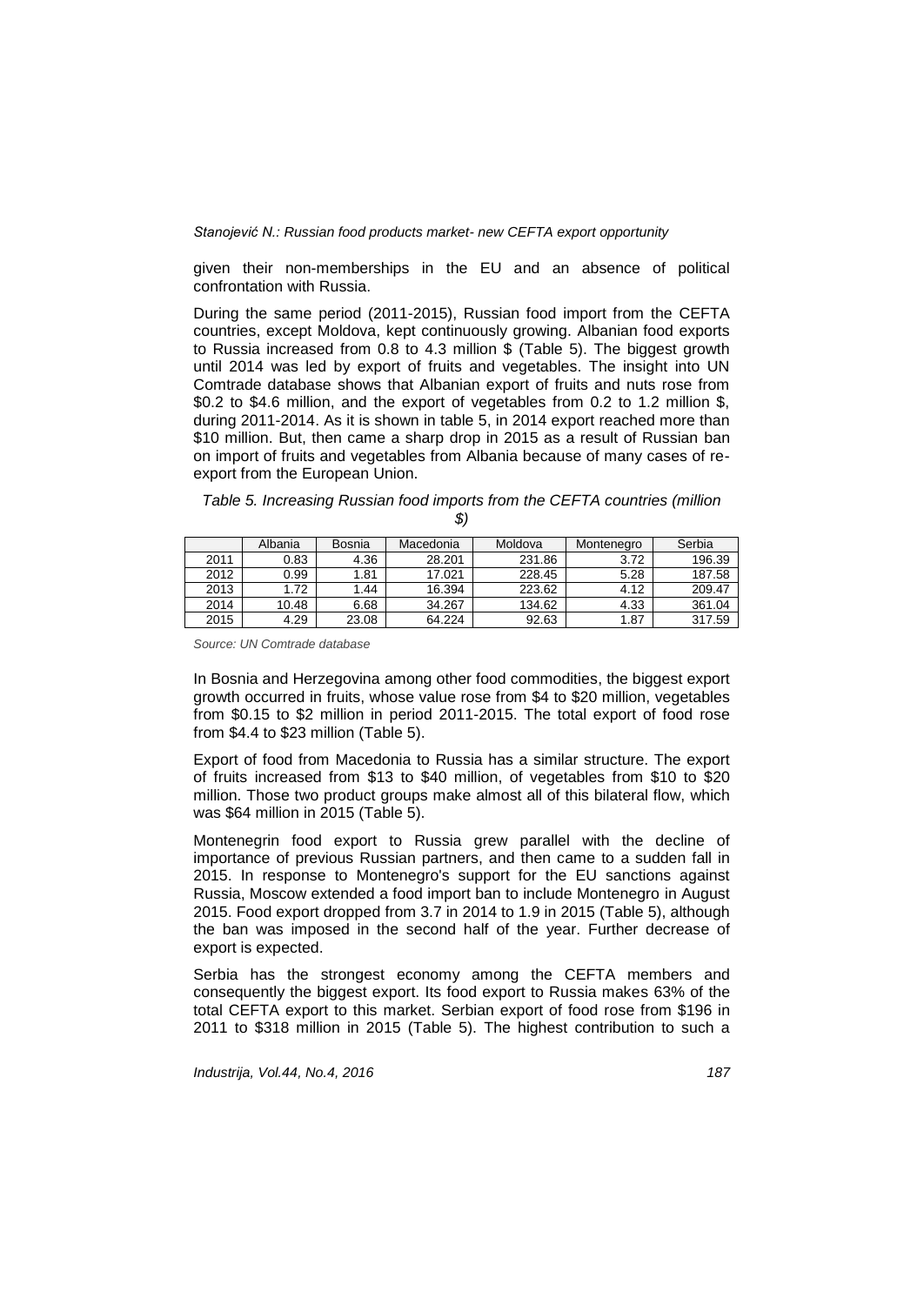growth belongs to meat, the export of which rose from \$1.5 to \$28 million, then dairy products, milk, eggs and honey with the growth from \$4 to \$26 million, but the export of fruits and vegetables also had a significant share (UN Comtrade). One interesting, but not beneficial characteristic of Serbian food export is radical lowering of export of commodities of higher processing stage - processed food and vegetables. It first decreased from \$16 million in 2011 to \$28 million in 2012, but then rapidly fell, so that it was less than \$5 million in 2015. Having in mind higher prices of processed products, this indicates very low quantity of these products.

Moldova had a higher export than Serbia since 2013, and in 2014 export of Moldova started to decrease vary fast (Table 5). This is a consequence of changing relations of Republic Moldova to the European Union. Despite the will of majority of the population, the government announced in 2014 a plan to sign an Association Agreement with the EU. Removing of some trade barriers was the result of changed international relations, so that food products of Moldova (mostly wines) found their place on the EU market.

The growth of food export of the CEFTA members to Russia is significant and relatively satisfactory, but actually it is the growth of 50 - 60 million \$, and as it is mentioned, the free space is \$7 billion.

Because of the disputed political status, Kosovo is not included in the official detailed statistics of the UN or other significant world institutions, nor in the data of local statistic service. Therefore, unfortunately, Kosovo cannot be included in further statistical analysis. Instead, its food export potential can be described in general. According to the Ministry of foreign affairs of Kosovo (2016) the share of agricultural sector in the total export value is around 15%. Earlier state food processing companies today are mostly inactive and the new private ones are small and still not able to meet the largest part of domestic demand. Kosovo can contribute to the CEFTA food value chain by the production of grape and wine industry. Before the collapse of former Yugoslavia, wine exports of the main wine industry Orahovac, was 40 million liters per year. During the long period of political and security instability, this industry was disregarded, but recently significant recovery was evident.

### **5. Research methodology**

So far we have found that the countries outside the EU, the US and Latin America have a huge free "space" for food exports to Russia. It has also been described which food products have the greatest chance for placement in Russian market. But to get a complete picture, it is necessary to calculate the structural compatibility of CEFTA export with the import demand of Russia and competitiveness in the term of prices.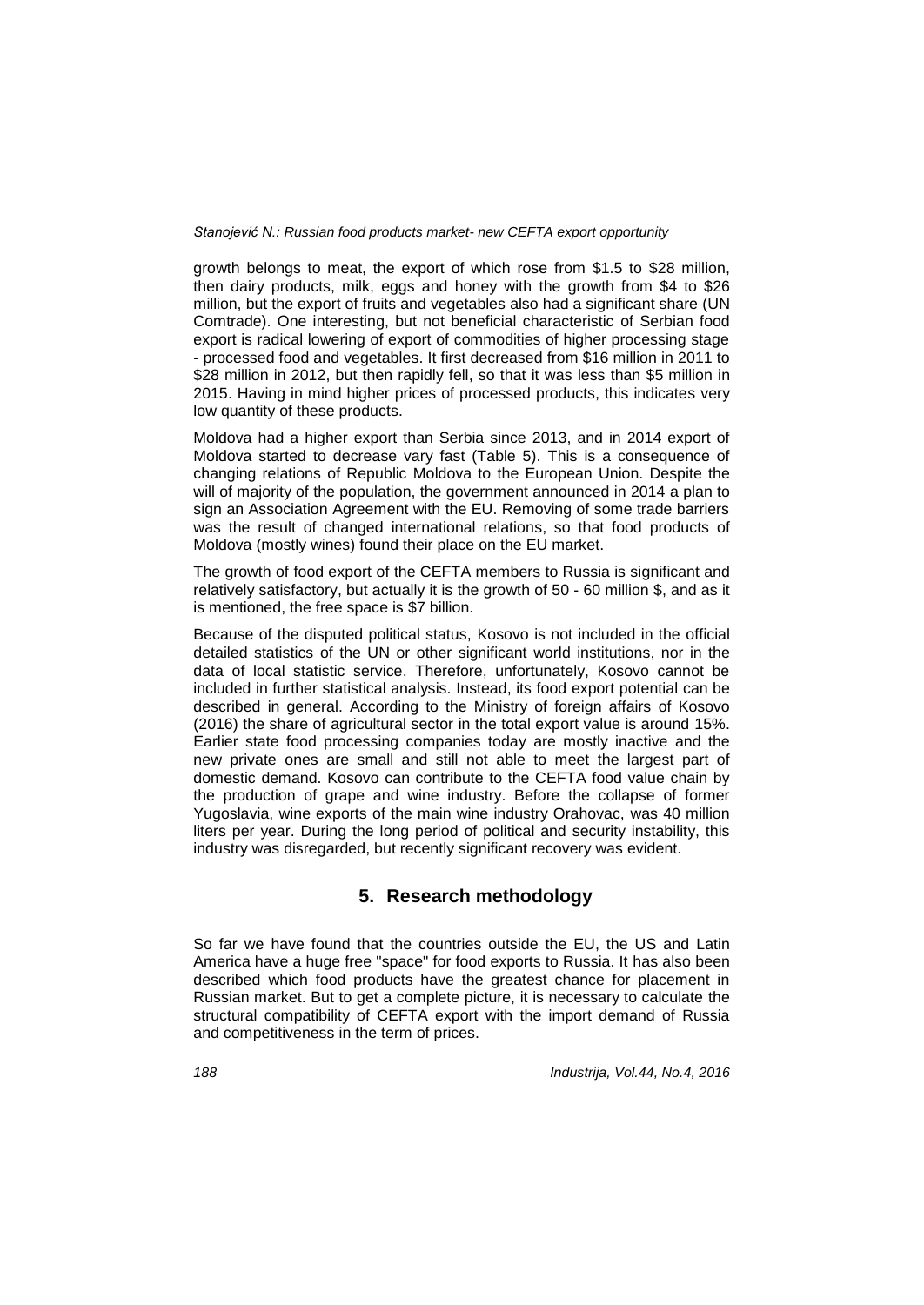The structural compatibility could be explained by classical statistical economic apparatus, using a *coefficient of conformity* (CC)*,* which is the measure of trade compatibility between two countries. This is the most widely used method for determining a match between the exports of one country and the import demand of another.

It is calculated by means of the following formula:

$$
CC = \frac{\sum_{p=1}^{n} XipMjp}{\sqrt{(\sum_{i=1}^{n} XpXp)(\sum_{i=1}^{n} MpMp)}}
$$
(1)

- The *i* stands for exporter country and *j* for importer partner
- The subscript *p* shows different product groups.
- The X stands for the share of exports of product p in the overall export of country *i*
- The M is for share of imports of product *p* in the overall import of country *j*

The coefficient of conformity value is between 0 and 1.The values closer to the 1 means the more complementarity in the trade structure. The 1 means perfect complementarity between export of country i and import of country *j*. Contrary, the values closer to 0 means competitive trade structure.

The coefficient of conformity of CEFTA export will be applied on Russian import. The focus will be on the agriculture export products of CEFTA, which already have a significant advantage in the Russian market due to the described circumstances in the Russian food production and trade. Having in mind also the lower technology level of production than Russia, food products have a bigger chance than the other commodities for increasing the export to Russia.

Data of export particularly groups of food products are given in UN Comtrade database. It is calculated on the base of data in period 2011-2015. First, the coefficient of conformity will be calculated for every particular country and the sum of groups of food export (1-23), by harmonized standards.

As it was mentioned in introduction, the weakness of the coefficient of conformity is the fact that it doesn`t include the factor of prices. So, it is necessary to include this factor in analysis, using one of the most common competitiveness indicators – the real exchange rate. The real effective exchange rate is one of the basic tools for assessing a potential export of one country to another. It shows the ratio of currency of potential trading partners.

The competitiveness indicator or the real effective exchange rate is calculated by using the following formula:

$$
q = E \cdot P / P^* \tag{2}
$$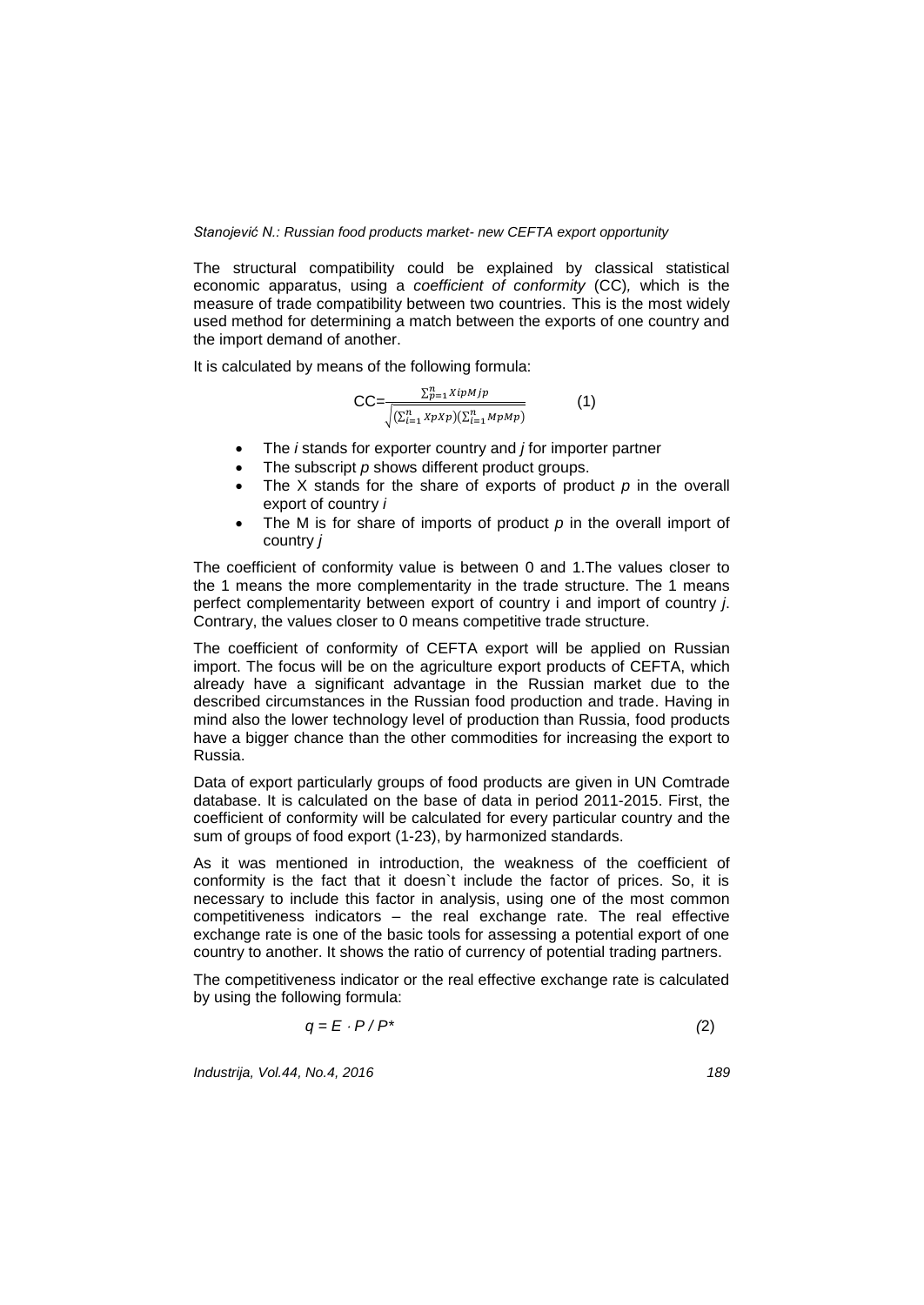whereby:

E = nominal effective exchange rate (currencies per unit of RUB in April 2016)

 $P =$  index of domestic prices in Russia

P\* = index of CPI in CEFTA countries

A price level is the average of current prices across the entire spectrum of goods and services produced in the economy. The most common price level index is the Consumer Price Index (CPI). The CPI data are provided by *Trading Economics.* The data of nominal exchange rate are sourced from *XE Currency Converter.* The data of average value for the 1<sup>st</sup> half of 2016 will be used.

### **6. Results and discussion**

The results of the coefficient of conformity for CEFTA export of food in total (agriculture and food industry) is given in table 6.

*Table 6. Coefficient of conformity between Russian overall food import and CEFTA food export*

| Countrv                      | Serbia | Bosnia | Albania | Montenegro | Macedonia | Moldova |
|------------------------------|--------|--------|---------|------------|-----------|---------|
| Coefficient of<br>conformity | 0.9372 | 0.9733 | 0.9896  | 0.9401     | 0.9366    | 0.9690  |

*Source: Author calculation*

As the results shows, the assumption of the high potential of CEFTA food export to Russian market was justified. The match between food export/import shares in the total export/import is almost maximum for every CEFTA country. For each of them the coefficient of conformity is higher than 0.9.

But, food is too wide a term, it contains 23 product groups which are very different in terms of type and processing degree. Although the high CC for the food export, it is theoretically possible that there is no important matching in the view of particular products. The target country may have demand for the kind of products which export country doesn`t produce. For example, the CEFTA countries cannot produce the fruits that require different natural conditions, such as bananas, pineapples, citrus fruits, olives and many other agricultural crops.

Therefore, the results obtained are particularly useful for making export strategy of the CEFTA countries. Since the initial idea was to make food supply chain, it is necessary to define more precisely the groups of products of the highest interest of Russia to import them.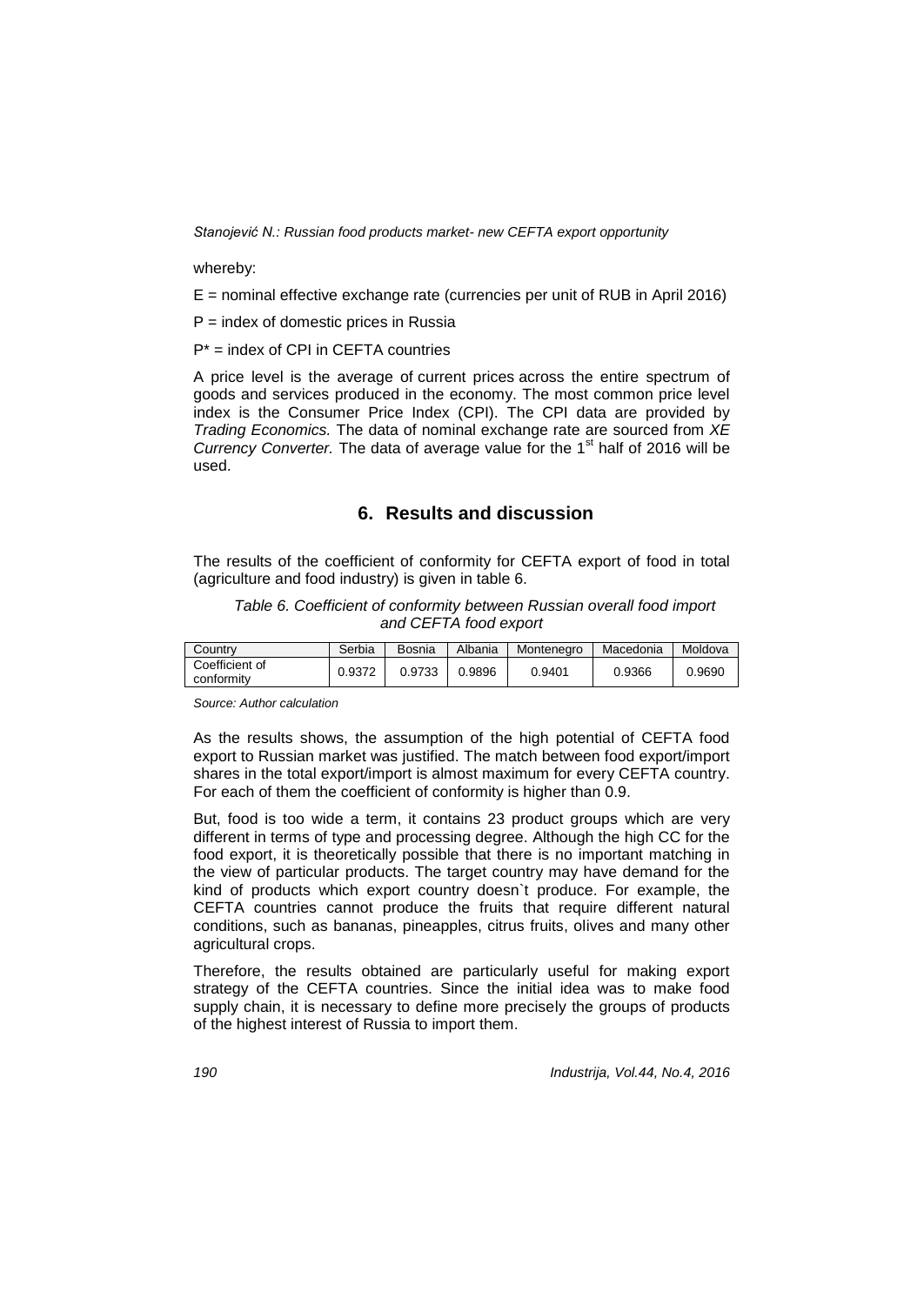| Code<br><b>HS</b> | Description                                                                    | Trade<br>Value |
|-------------------|--------------------------------------------------------------------------------|----------------|
| $\mathcal{P}$     | Meat and edible meat offal                                                     | 28.957         |
| 8                 | Edible fruit and nuts; peel of citrus fruit or melons                          | 28.310         |
| 4                 | Dairy produce; birds' eggs; natural honey; edible products of animal<br>origin | 15.694         |
| 22                | Beverages, spirits and vinegar                                                 | 14.086         |
| 7                 | Edible vegetables and certain roots and tubers                                 | 13.258         |
| 3                 | Fish and crustaceans, mollusks and other aquatic invertebrates                 | 11.464         |
|                   | Other food commodities                                                         | 71.278         |
|                   | Total food import                                                              | 183.048        |

*Table 7. The most important food products in Russian import (million \$)*

*Source: UN Comtrade Database*

The aim is to investigate the match between the CEFTA countries' exports of particular groups of products with Russian imports of them. So, the coefficient of conformity will be calculated for six groups of food products with the highest importance in Russian food import. These are: meat, fruits, dairy products and eggs, beverages, vegetables, and fish. These six group of products have the value of \$ 112 billion and make more than 60% of Russian food import. The final result is given in table 8.

*Table 8. Coefficient of conformity between Russian import and CEFTA export for the most important group of food products*

| Country         | Serbia | Bosnia<br>Herzegovina | Albania | Montenegro | Macedonia | Moldova |
|-----------------|--------|-----------------------|---------|------------|-----------|---------|
| CC HS 02        | 0.8522 | 0.6768                | 0.7939  | 0.6046     | 0.9853    | 0.9438  |
| CC HS 03        | 0.8990 | 0.9923                | 0.9278  | 0.6767     | 0.9298    | 0.7516  |
| CC HS 04        | 0.9581 | 0.9428                | 0.7028  | 0.8633     | 0.9657    | 0.7760  |
| CC HS 07        | 0.9969 | 0.9961                | 0.9006  | 0.9895     | 0.9952    | 0.9406  |
| CC HS 08        | 0.9961 | 0.9581                | 0.9351  | 0.9943     | 0.9928    | 0.9986  |
| <b>CC HS 22</b> | 0.9844 | 0.9971                | 0.9681  | 0.9898     | 0.9768    | 0.9951  |

*Source: Author calculations*

As the results show, CC is not quite as high as in terms of total exports of food, but the value is still very high.

Weak potential is recorded for export of meat from Montenegro, Bosnia (0.60 and 0.67) and a relatively strong from Albania (0.79). The other countries have excellent opportunity for meat export.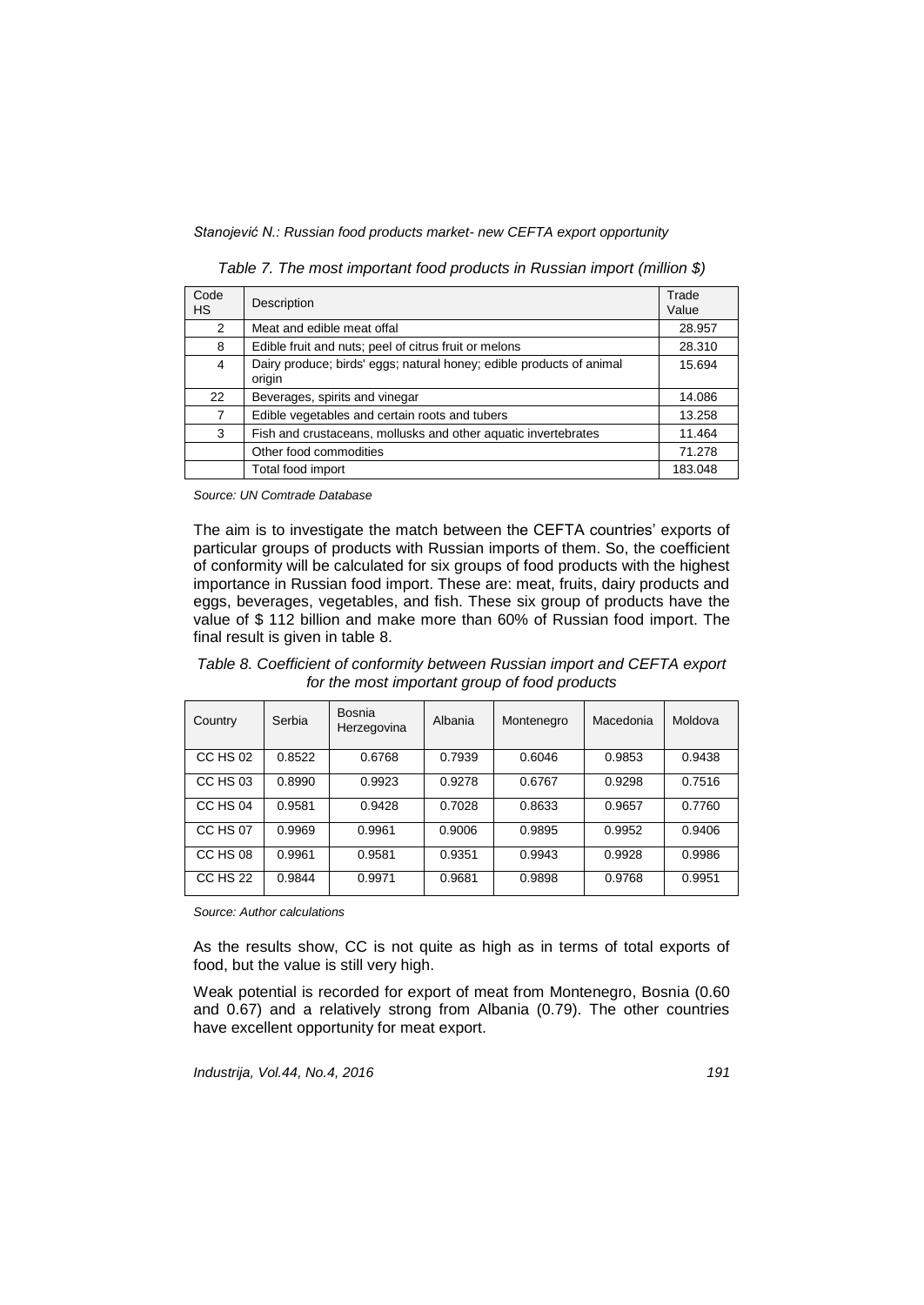Export of dairy products, eggs, and honey showed the highest coefficient of conformity in the case of Macedonia, Serbia and Bosnia (0.94 – 0.96).

Fruits, vegetables and processed fruit and vegetable products have the highest coefficient of conformity, higher than 0.9 for each CEFTA country.

Another part of statistical research is simple but necessarily related to Real exchange rate as one of the basic indicators of competitiveness. Hypothetically, CC can be very high for bilateral trade of particular products, but the export may be completely absent. This happens when the exporting country has a much higher price than the importing country. In this case, the importer really imports large quantities of selected products, but from some others exporters.

Since the CEFTA countries have weaker economic indicators than Russia, the described situation is not highly expected. The expected results are strong competitiveness of Albania, Macedonia, Moldova and Serbia, due to higher purchasing power of Russia. But, the Montenegrin currency is euro, and Bosnian convertible mark is fixed to 1.95 euro, so these countries are in different position.

The result of previously described equitation is given in table 9.

| Country    | E     | P     | $P^*$   | <b>RER</b> |
|------------|-------|-------|---------|------------|
| Albania    | 1.889 | 518.3 | 100.051 | 9.786      |
| BH         | 0.025 | 518.3 | 103.392 | 0.125      |
| Macedonia  | 0.841 | 518.3 | 99.833  | 4.366      |
| Moldova    | 0.307 | 518.3 | 100.187 | 1.588      |
| Montenegro | 0.014 | 518.3 | 100.775 | 0.072      |
| Serbia     | 1.697 | 518.3 | 183.5   | 4.793      |

*Table 9. Real exchange rate – Russian and CEFTAs currency* 

*Source: Author calculation*

The results show that, in spite of lower economic indicators than Russia, Montenegro and Bosnia do not have a special advantage of much cheaper production. In this context Albania is in the most favorable position due to its weak economy and consequently weak currency. Serbia and Macedonia also have this advantage with RER of around 4. The factor of prices can be very important to compensate for a relatively high transportation cost, due to the large geographic distance.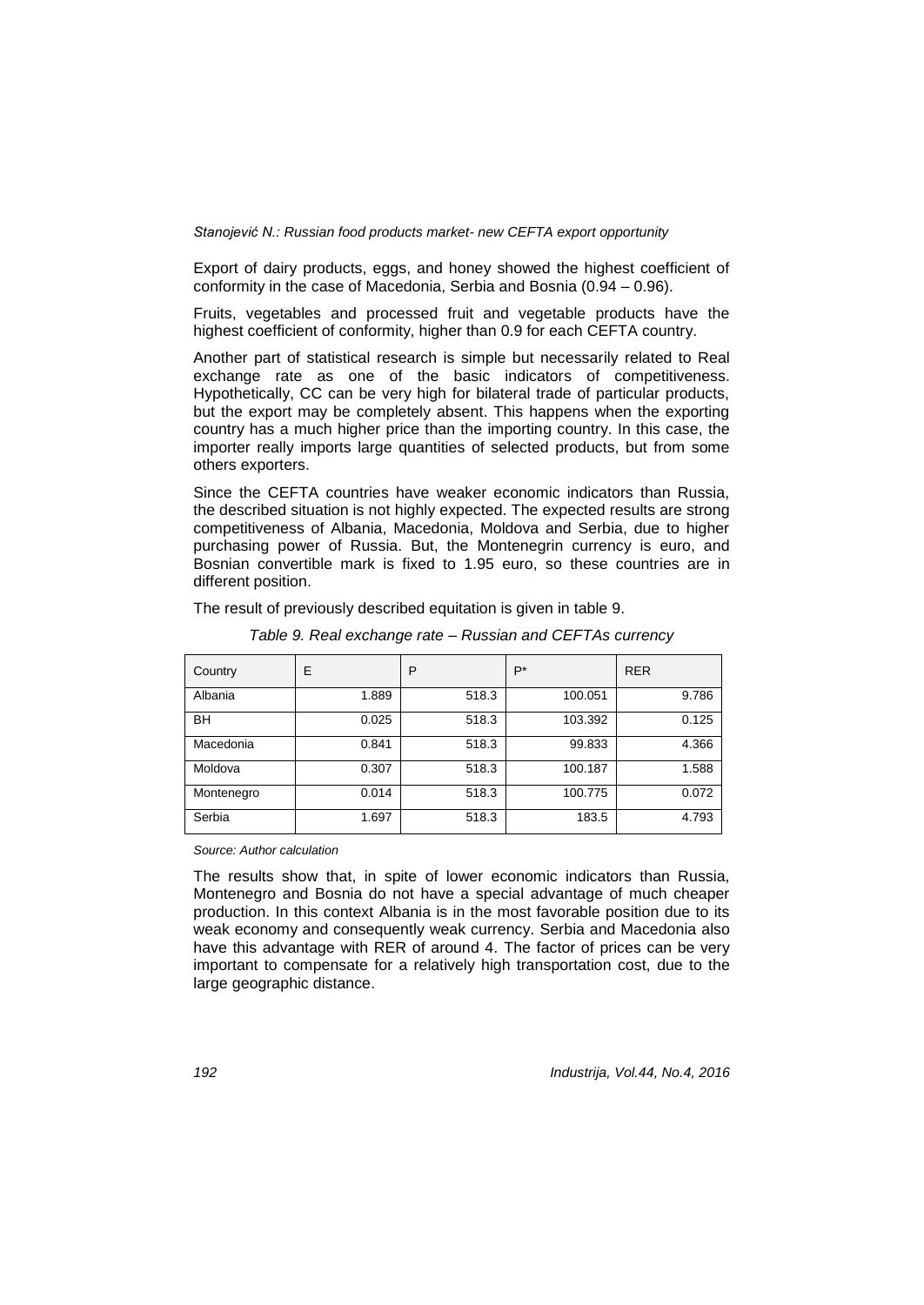# **7. Conclusion**

The CEFTA countries are the least competitive European economies, with low volume of production, limited product range, outdated technology, small export and consequently very limited number of export partners. As it is shown, more than a half of CEFTA export is directed to the EU market, and one third is directed just towards the two countries - Italy and Germany. Additionally, the export to the EU has stagnated for years.

Due to these facts, the most important task for these economies is the geographic diversification of exports. Given that production of CEFTA countries mostly does not include the products of higher degree of processing, the rise of exports (at least in the near future) should be based on the increasing quantity and quality of production of lower level which already exists.

Having in mind recent political and security challenges which caused the turbulent economic regrouping, the assumption is that there is a significant opportunity for growth of food export to the Russian market. The data about agriculture and food industry in Russia showed that Russian market offers one of the few opportunities for the rise of CEFTA production and export.

In addition to the described circumstances, this hypothesis is proven by the calculation of the coefficient of conformity – the match between CEFTA food export and Russia food import. The matching level is almost maximal. The application of the same calculation to the separate groups of food products (those with significant share in the import of Russia) shows slightly lower, but generally very high value for every group in every CEFTA country. The coefficient of conformity is the highest for trade of fruits, vegetables and processed fruit and vegetable products for all CEFTA countries. The high matching level is seen in the export of meat from Macedonia, Moldova and Serbia, dairy products from Serbia, Bosnia and Macedonia.

The main hypothesis is also supported by the favorable real exchange rate, which means a significantly lower cost of production in the CEFTA countries than in Russia. Montenegro and Bosnia have certain disadvantages because of the fixation to the euro.

In reality, the rise of food export to Russia is starting to grow with decreasing import from earlier most important partners: Ukraine, the USA, Germany etc. But, this rise of CEFTA export, as shown in research, is far from CEFTA potential. The main problem is the very small size of separate CEFTA economies compared with the Russian market demand. As the growth of Russian food demand is expected, the suggested solution for more significant progress is encouraging the formation of CEFTA food value chain. The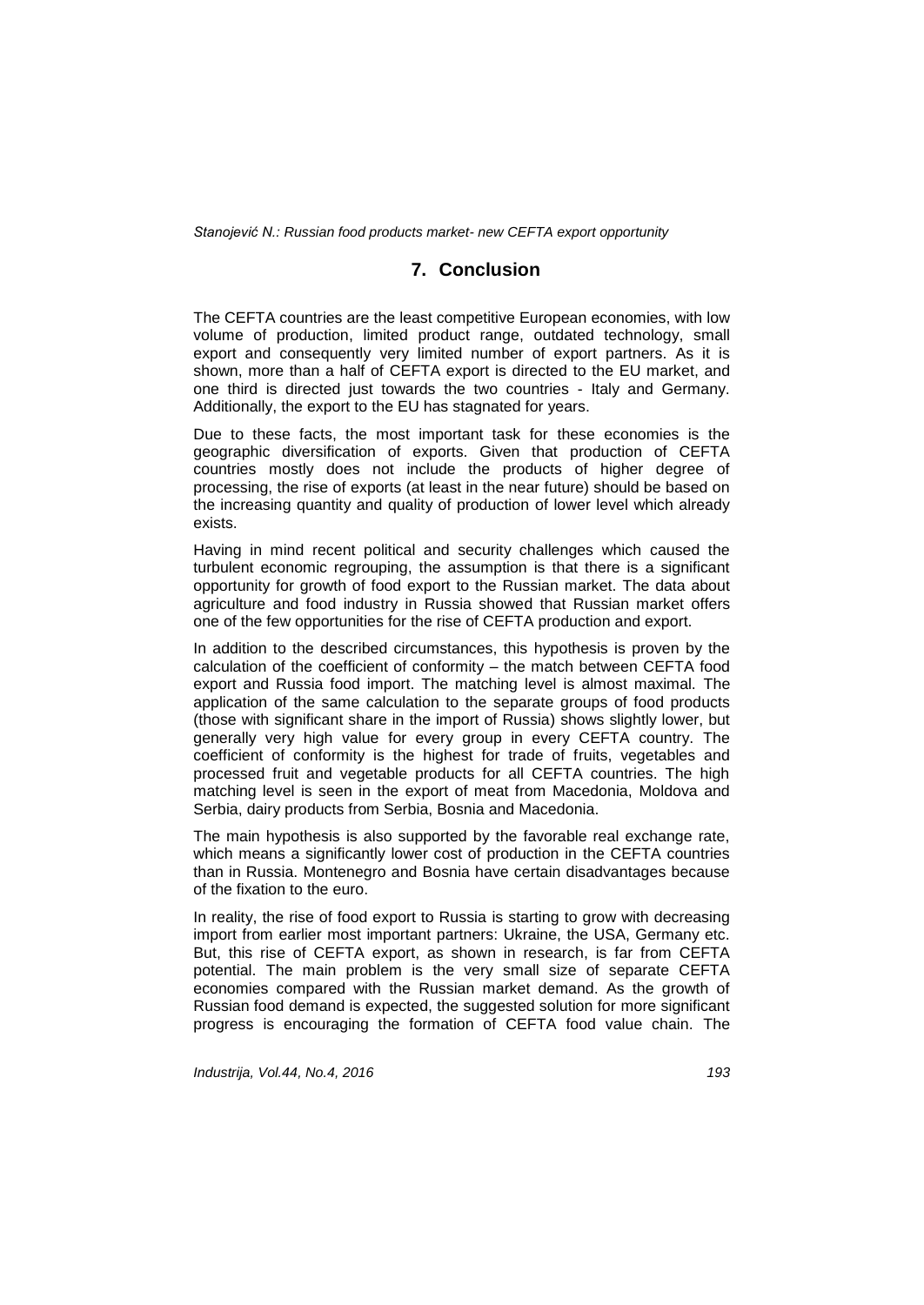participation level in value chain activities is more connected with the regional than global dimension.

Open markets alone are insufficient for the inclusion of a country into global value chains. So, in the CEFTA countries of key importance are the complementary policies for investment and other kinds of support to the agriculture and food industry. Making a food value chain in the CEFTA countries needs appropriate policy that allows countries and especially companies to capitalize on their existing productive capacities from foreign investment, mainly from other CEFTA states and companies, merging and connecting production with the aim to support specialization, and improve production. "Strengthened regulation, enforcement, and capacity-building support to local firms for compliance can be important" (OECD, WTO, World Bank, 2014, p. 10)

Integrating food markets would enable the CEFTA economies to become a part of global supply chains and production networks (Handjiski, Sestovic, 2011, p. 2).

CEFTA will be put out in the future, but production chains and established links with suppliers in Russia will not disappear after the accession of these countries to the EU. As the main grummets in the value chain are the companies, not the states, trade ties usually do not break due to political or even economic decisions of states.

### **References**

Bilharinho, C., & Larkin, B. (2013). *Red Meat Market Report: Russia*. MLA Market Information.

- Cooper, W.H. (2012). *Russia's Accession to the WTO and Its Implications for the United States*. Congressional Research Service.
- Diop, N., López-Cálix, J., & Walkenhorst, P. (2010). Trade Reforms for Export Competitiveness: What Are the Issues for the Middle East and North Africa. In *Trade Competitiveness of the Middle East and North Africa*. (pp. 1-9). World Bank.

Dutta, S., Geiger, T., Lanvin, B., & Ed., (2016). *Global Information Technology Report 2015: ICTs for Inclusive Growth*. World Economic Forum, WEF..

Erokhin, V., & Ivolga, A. (2013). New developments in Russia-EU trade with agricultural goods: Influences of trade integration. *Economics of Agriculture,* 2,

-FAO (Food Outlook). (2012). *Trade Policy in Russia*. Retrieved from www.fao.org/fileadmin/templates/est/meetings/wto\_comm/Trade\_Policy\_BriefRu ssia\_final.pdf 2016 Jul 5.

*FAOSTAT*. The contract of the retrieved from the retrieved from the from the from the from the from the from the from the from the from the from the from the from the from the from the from the from the from the from th http://faostat.fao.org/CountryProfiles/Country\_Profile/Direct.aspx? lang=en&area=185 2016 Feb 5.

-Global Counsel. (2013). *Russia in the WTO: One year on*. London.